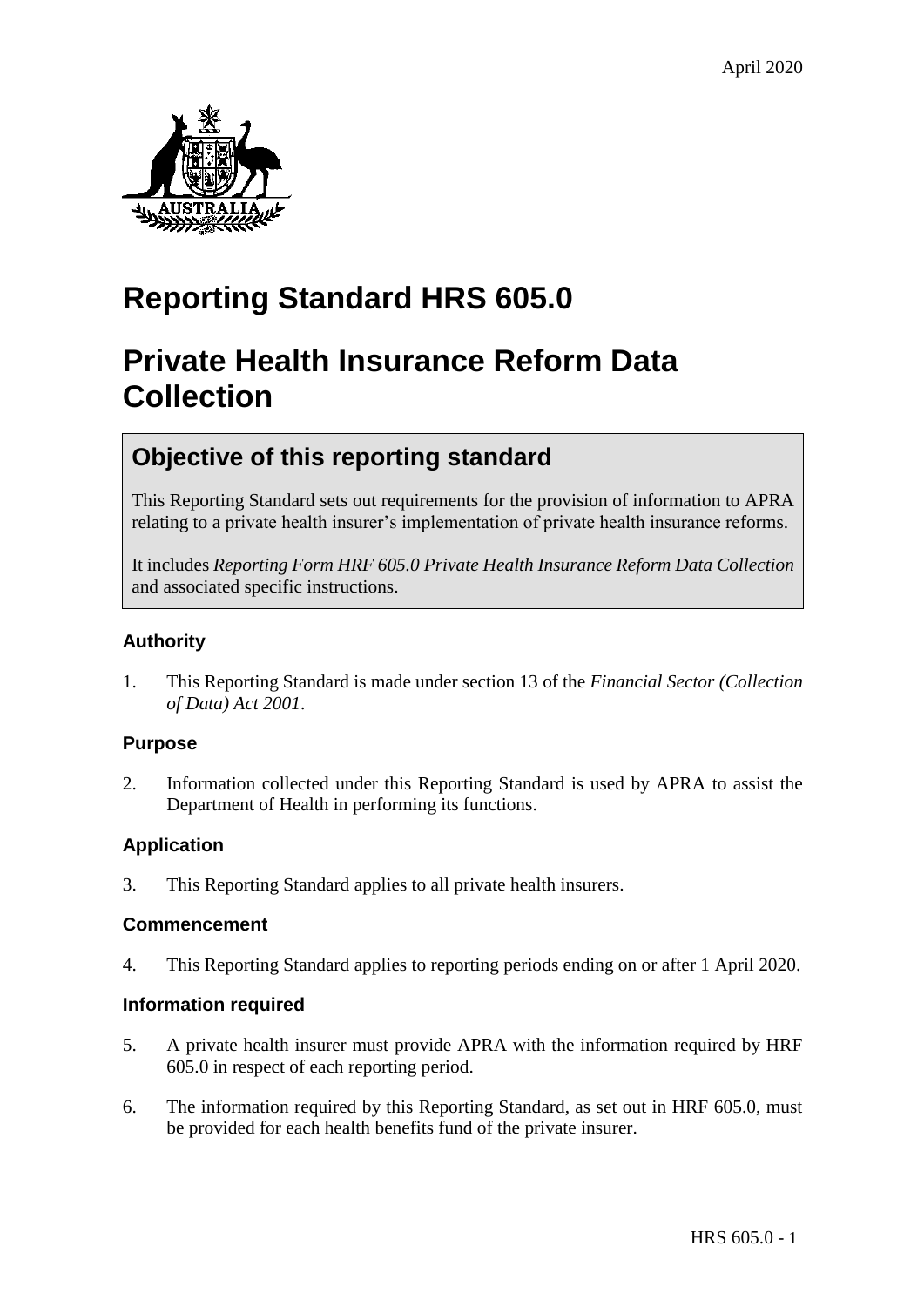#### **Form and method of submission**

7. The information required by this Reporting Standard must be given to APRA in an electronic format using a method notified by APRA prior to submission.

#### **Reporting periods and due dates**

- 8. Subject to paragraph 10 of this Reporting Standard, a private health insurer to which this Reporting Standard applies must provide the information required by this Reporting Standard in respect of each calendar quarter (i.e. the periods ending 30 September, 31 December, 31 March and 30 June).
- 9. Subject to paragraph 11 of this Reporting Standard, the information required by this Reporting Standard must be provided to APRA within 28 calendar days after the end of the reporting period to which the information relates.
- 10. APRA may change the reporting periods, or specified reporting periods, for a particular private health insurer, to require it to provide the information required by this Reporting Standard more frequently, or less frequently, having regard to:
	- (a) the particular circumstances of the private health insurer;
	- (b) the extent to which the information is required for the purposes of prudential supervision of the private health insurer; and
	- (c) the requirements of the Department of Health.
- 11. APRA may, in writing, grant a private health insurer an extension of a due date in which case the new date will be the date specified in the notice of extension.

*Note:* For the avoidance of doubt, if the due date for a particular reporting period falls on a day other than a usual business day, a private health insurer is nonetheless required to submit the information required no later than the due date.

#### **Quality control**

- 12. All information provided by a private health insurer under this Reporting Standard must be the product of systems, processes and controls that have been reviewed and tested by the external auditor of the private health insurer as set out in *Prudential Standard HPS 310 Audit and Related Matters*. Relevant standards and guidance statements issued by the Auditing and Assurance Standards Board provide information on the scope and nature of the review and testing required from external auditors. This review and testing must be done on an annual basis or more frequently if necessary to enable the external auditor to form an opinion on the accuracy and reliability of the information provided by a private health insurer under this Reporting Standard.
- 13. All information provided by a private health insurer under this Reporting Standard must be subject to systems, processes and controls developed by the private health insurer for the internal review and authorisation of that information. These systems, processes and controls are to assure the completeness and reliability of the information provided.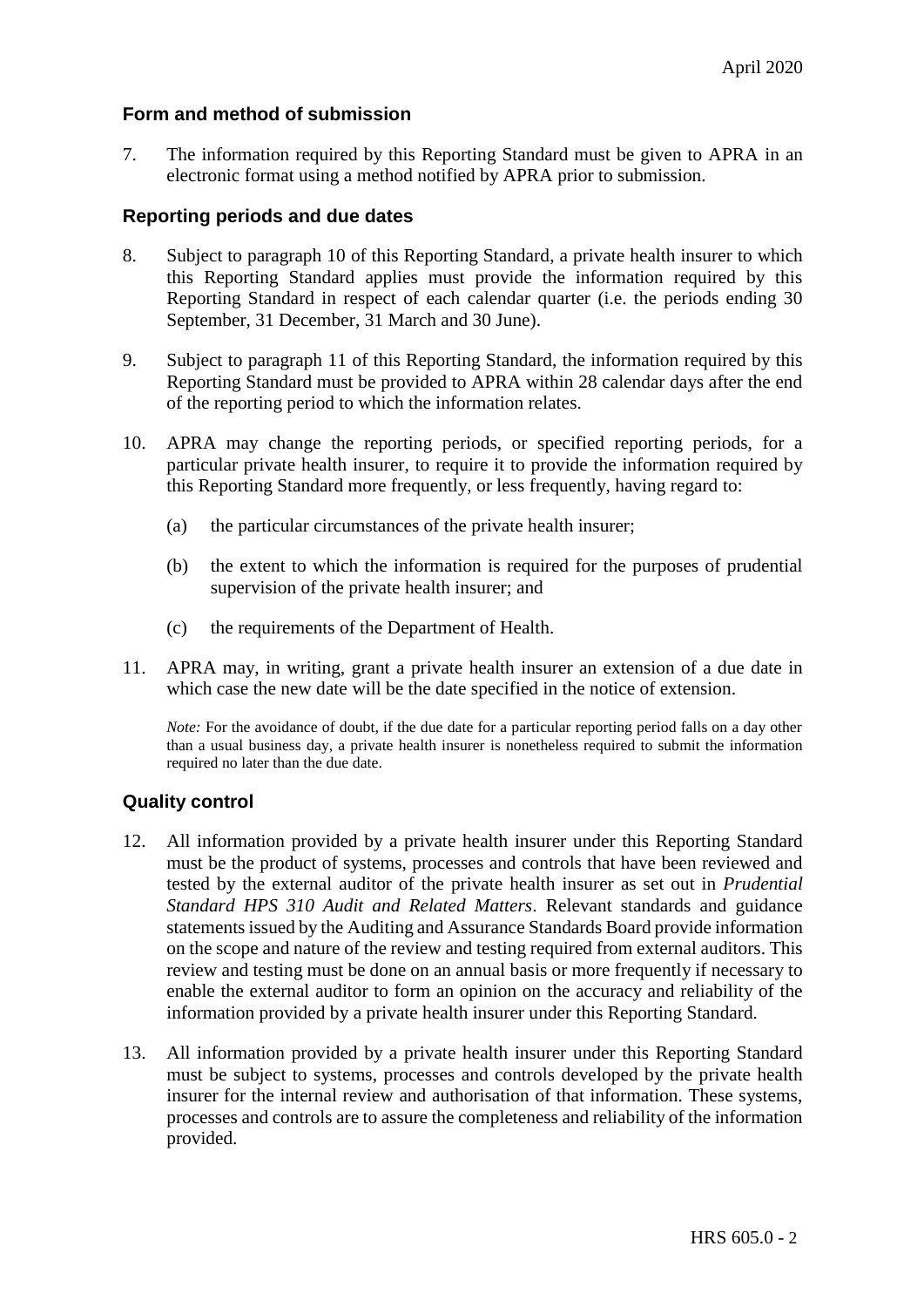#### **Authorisation**

14. A person who submits the information required under this Reporting Standard must be suitably authorised by an officer of the private health insurer.

#### **Variations**

15. APRA may, in writing, vary the reporting requirements of this Reporting Standard in relation to a private health insurer.

#### **Minor alterations to forms and instructions**

- 16. APRA may make minor variations to:
	- (a) a form that is part of this Reporting Standard, and the instructions to such a form, to correct technical, programming or logical errors, inconsistencies or anomalies; or
	- (b) the instructions to a form, to clarify the application to the form,

without changing any substantive requirement in the form or instructions.

17. If APRA makes such a variation, it must notify each private health insurer that is required to report under this Reporting Standard.

#### **Interpretation**

18. In this Reporting Standard:

*APRA* means the Australian Prudential Regulation Authority established under the *Australian Prudential Regulation Authority Act 1998.*

*due date* means the relevant due date under paragraph 9 or, if applicable, paragraph 11 of this Reporting Standard.

*officer* has the meaning in the *Private Health Insurance (Prudential Supervision) Act 2015.*

*private health insurer* has the meaning in the *Private Health Insurance (Prudential Supervision) Act 2015*.

*reporting period* means a period mentioned in paragraph 8 or, if applicable, paragraph 10 of this Reporting Standard.

- 19. Unless the contrary intention appears, a reference to an Act, Prudential Standard or Reporting Standard is a reference to the instrument as in force or existing from time to time.
- 20. Where this Reporting Standard provides for APRA to exercise a power or discretion, this power or discretion is to be exercised in writing.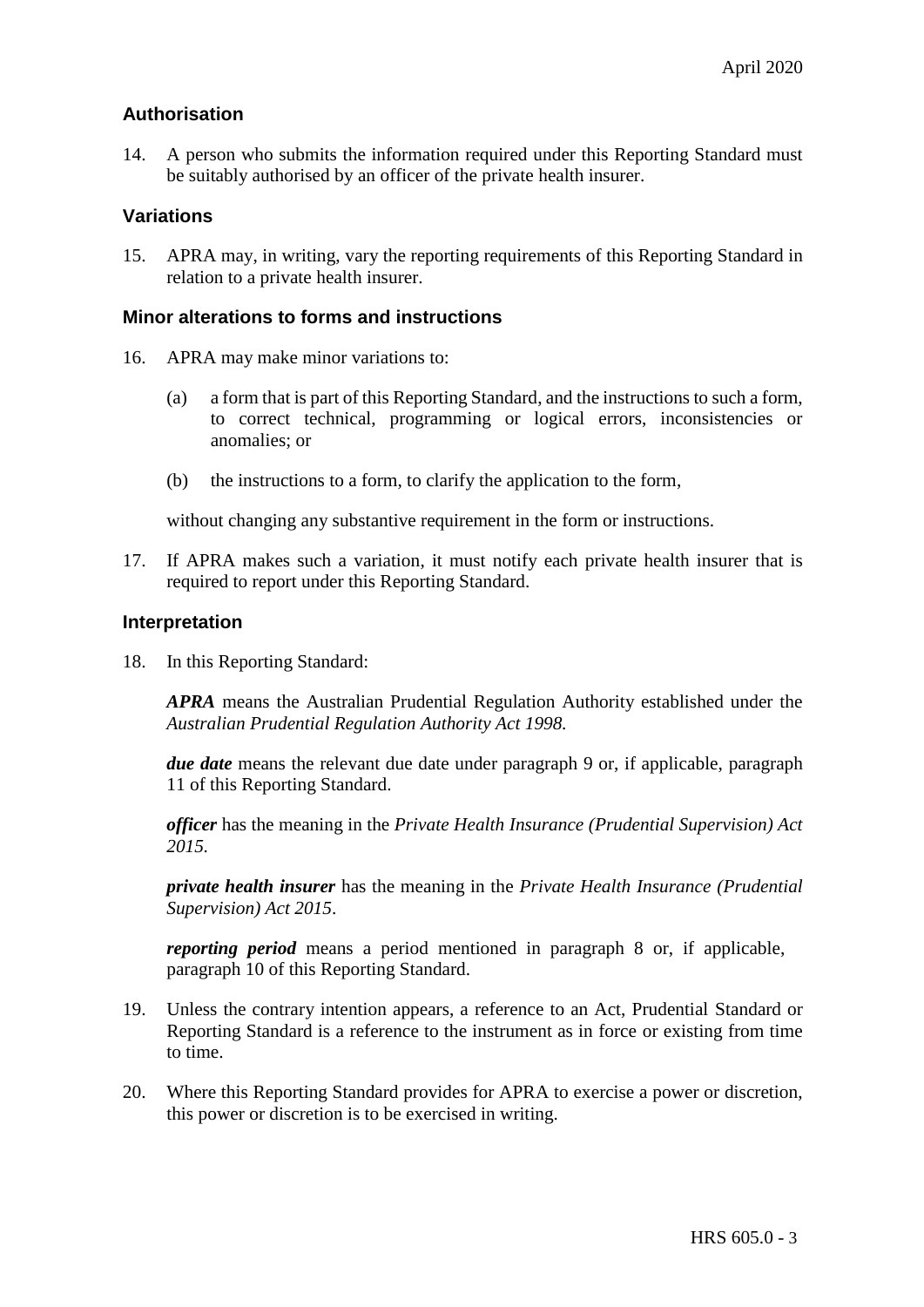

## **HRF\_605\_0: Private Health Insurance Reform Data Collection**

#### **1. Movements of Insured Persons**

| Number of<br>persons<br>movement<br>inwards<br>(1) | <b>Sex</b><br>(2)                       | Age<br>(3) | <b>Policy or person movement</b><br>reason<br>(4) | <b>Private</b><br>hospital<br>insurance<br>product<br>tiers<br>(5) | <b>Policy treatment type</b><br>(6)     | Geography<br>(7)                                                | <b>Psychiatric care waiting<br/>period exemption</b><br>(8) |
|----------------------------------------------------|-----------------------------------------|------------|---------------------------------------------------|--------------------------------------------------------------------|-----------------------------------------|-----------------------------------------------------------------|-------------------------------------------------------------|
|                                                    | Female                                  |            | Discontinued                                      | <b>Basic</b>                                                       | General treatment only                  | <b>NSW</b>                                                      | Used                                                        |
|                                                    | Male                                    |            | <b>New</b>                                        | <b>Bronze</b>                                                      | Hospital and general treatment combined | <b>VIC</b>                                                      | Not used                                                    |
|                                                    | Other                                   |            | Transfer from another fund                        | Silver                                                             | Hospital treatment only                 | QLD                                                             |                                                             |
|                                                    | Not stated or inadequately<br>described |            | Transfer from another policy                      | Gold                                                               |                                         | <b>SA</b>                                                       |                                                             |
|                                                    |                                         |            | Transfer from another state                       |                                                                    |                                         | <b>WA</b>                                                       |                                                             |
|                                                    |                                         |            | Transfer to another policy                        |                                                                    |                                         | <b>TAS</b>                                                      |                                                             |
|                                                    |                                         |            | Transfer to another state                         |                                                                    |                                         | <b>ACT</b>                                                      |                                                             |
|                                                    |                                         |            | Policy cover change                               |                                                                    |                                         | N.<br><u> bernardinan mengenaan mengenaan mengenaan mengena</u> |                                                             |

#### **2. Insured Persons**

| <b>Number of</b><br>persons<br>(1) | <b>Sex</b><br>(2)                       | Age<br>(3) | <b>Private</b><br>hospital<br>insurance<br>product tiers<br>(4) | <b>Policy cover type</b><br>(5) | <b>Policy treatment type</b><br>(6)        | <b>Excess and co-payment amount</b><br>(7) | Age-<br>based<br>discount<br>amount<br>(8) | Geography<br>(9) | Psychiatric care waiting<br>period exemption<br>(10) |
|------------------------------------|-----------------------------------------|------------|-----------------------------------------------------------------|---------------------------------|--------------------------------------------|--------------------------------------------|--------------------------------------------|------------------|------------------------------------------------------|
|                                    | Female                                  |            | Basic                                                           | Single                          | General treatment only                     |                                            | N/A                                        | <b>NSW</b>       | Used                                                 |
|                                    | Male                                    |            | Bronze                                                          | Family                          | Hospital and general treatment<br>combined |                                            | 2%<br>                                     | <b>VIC</b><br>.  | Not used                                             |
|                                    | Other                                   |            | Silver                                                          | Single parent                   | Hospital treatment only                    |                                            | 4%                                         | QLD              |                                                      |
|                                    | Not stated or inadequately<br>described |            | Gold                                                            | Couple                          |                                            |                                            | 6%<br>                                     | <b>SA</b><br>    |                                                      |
|                                    |                                         |            |                                                                 | Two plus persons, no adults     |                                            |                                            | 8%                                         | <b>WA</b>        |                                                      |
|                                    |                                         |            |                                                                 | Three plus adults               |                                            |                                            | 10%                                        | <b>TAS</b><br>.  |                                                      |
|                                    |                                         |            |                                                                 |                                 |                                            |                                            |                                            | <b>ACT</b>       |                                                      |
|                                    |                                         |            |                                                                 |                                 |                                            |                                            |                                            | <b>NT</b>        |                                                      |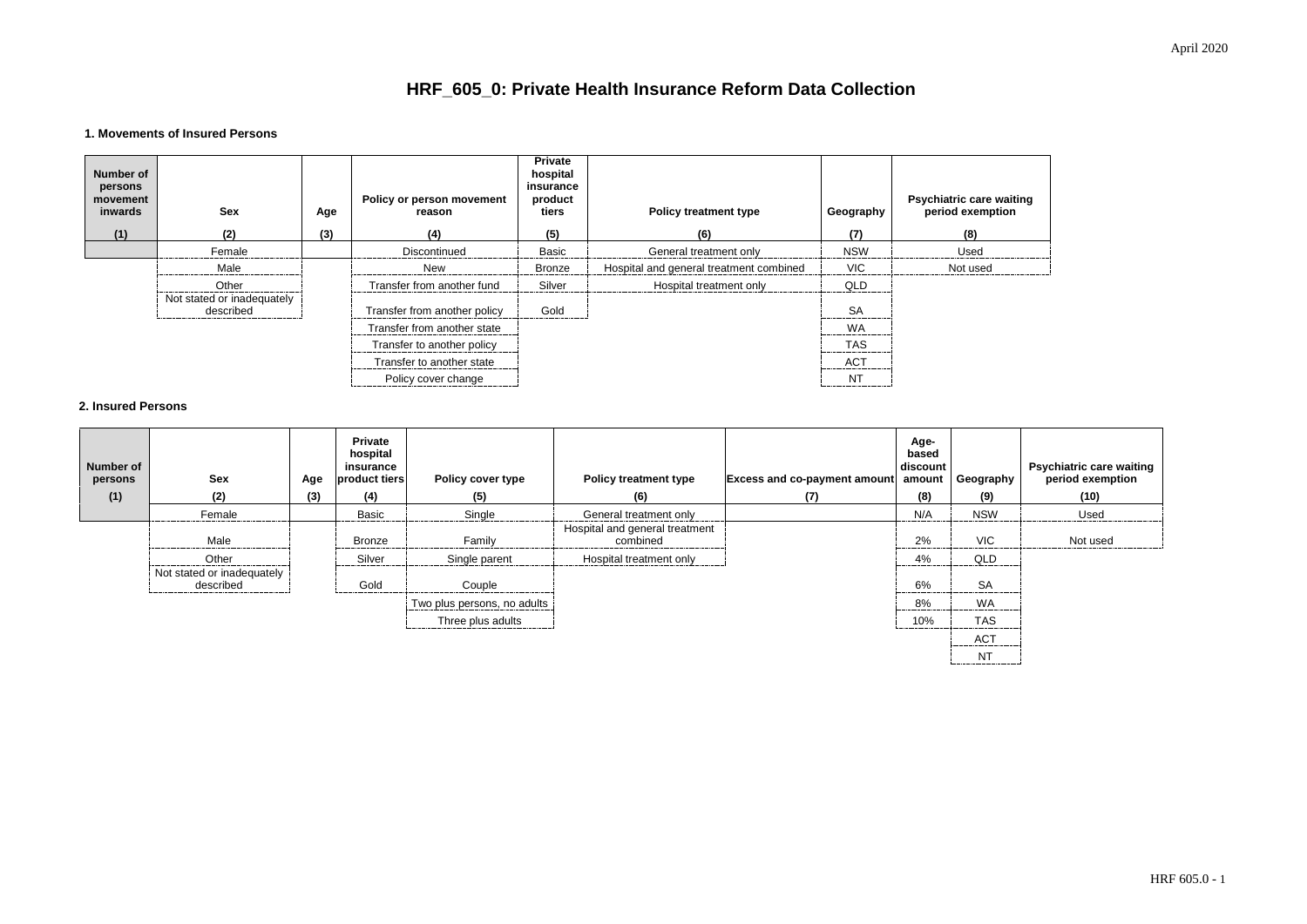#### **3. Policies**

| <b>Number</b><br>of<br>policies<br>(1) | <b>Private hospital</b><br>insurance<br>product tiers<br>(2) | <b>Policy cover type</b><br>(3) | <b>Policy treatment type</b><br>(4)     | <b>Excess and co-payment amount</b><br>(5) | Geography<br>(6)             |
|----------------------------------------|--------------------------------------------------------------|---------------------------------|-----------------------------------------|--------------------------------------------|------------------------------|
|                                        | Basic                                                        | Single                          | General treatment only                  |                                            | <b>NSW</b>                   |
|                                        | Bronze                                                       | Family                          | Hospital and general treatment combined |                                            | <b>VIC</b>                   |
|                                        | Silver                                                       | Single parent                   | Hospital treatment only                 |                                            | QLD                          |
|                                        | Gold                                                         | Couple                          |                                         |                                            | <b>SA</b><br>--------------- |
|                                        |                                                              | Two plus persons, no adults     |                                         |                                            | WA                           |
|                                        |                                                              | Three plus adults               |                                         |                                            | <b>TAS</b>                   |
|                                        |                                                              |                                 |                                         |                                            | AC <sub>T</sub>              |
|                                        |                                                              |                                 |                                         |                                            | N1                           |

#### **4. Treatment days, episodes, services, benefits and fees charged**

| Treatment<br>days | <b>Episodes services</b> | <b>Number</b><br><b>of</b> | <b>Benefits</b><br>paid | <b>Fees</b><br>charged | Age | <b>Policy treatment type</b>               | <b>Hospital and</b><br>hospital substitute<br>treatment types | Geography                                  | <b>Admission</b><br>(10) | <b>Hospital type</b> | <b>Private hospital</b><br>type | Length of<br>treatment<br>(13) | Psychiatri<br>waiting p<br>exempt |
|-------------------|--------------------------|----------------------------|-------------------------|------------------------|-----|--------------------------------------------|---------------------------------------------------------------|--------------------------------------------|--------------------------|----------------------|---------------------------------|--------------------------------|-----------------------------------|
| (1)               | (2)                      | (3)                        | (4)                     | (5)                    | (6) | (7)                                        | (8)                                                           | (9)                                        |                          | (11)                 | (12)                            |                                | (14)                              |
|                   |                          |                            |                         |                        |     | General treatment only                     | <b>Medical services</b>                                       | <b>NSW</b>                                 | First admission          | Public hospital      | Day                             | Overnight                      | Used                              |
|                   |                          |                            |                         |                        |     | Hospital and general<br>treatment combined | Medical services -<br>psychiatric<br>services                 | <b>VIC</b>                                 | Subsequent<br>admission  | Private hospital     | Not day                         | Day                            | Not us                            |
|                   |                          |                            |                         |                        |     | Hospital treatment only                    | Other                                                         | <b>QLD</b>                                 | No admission             | Hospital substitute  | Not applicable                  | Not applicable                 |                                   |
|                   |                          |                            |                         |                        |     |                                            | Prosthetics                                                   | <b>SA</b><br>--------------                |                          | Not hospital         |                                 |                                |                                   |
|                   |                          |                            |                         |                        |     |                                            | Hospital cover -<br>Travel and<br>accommodation               | <b>WA</b>                                  |                          |                      |                                 |                                |                                   |
|                   |                          |                            |                         |                        |     |                                            |                                                               | <b>TAS</b><br>.                            |                          |                      |                                 |                                |                                   |
|                   |                          |                            |                         |                        |     |                                            |                                                               | <b>ACT</b><br>---------------------------- |                          |                      |                                 |                                |                                   |
|                   |                          |                            |                         |                        |     |                                            |                                                               | ΝT                                         |                          |                      |                                 |                                |                                   |

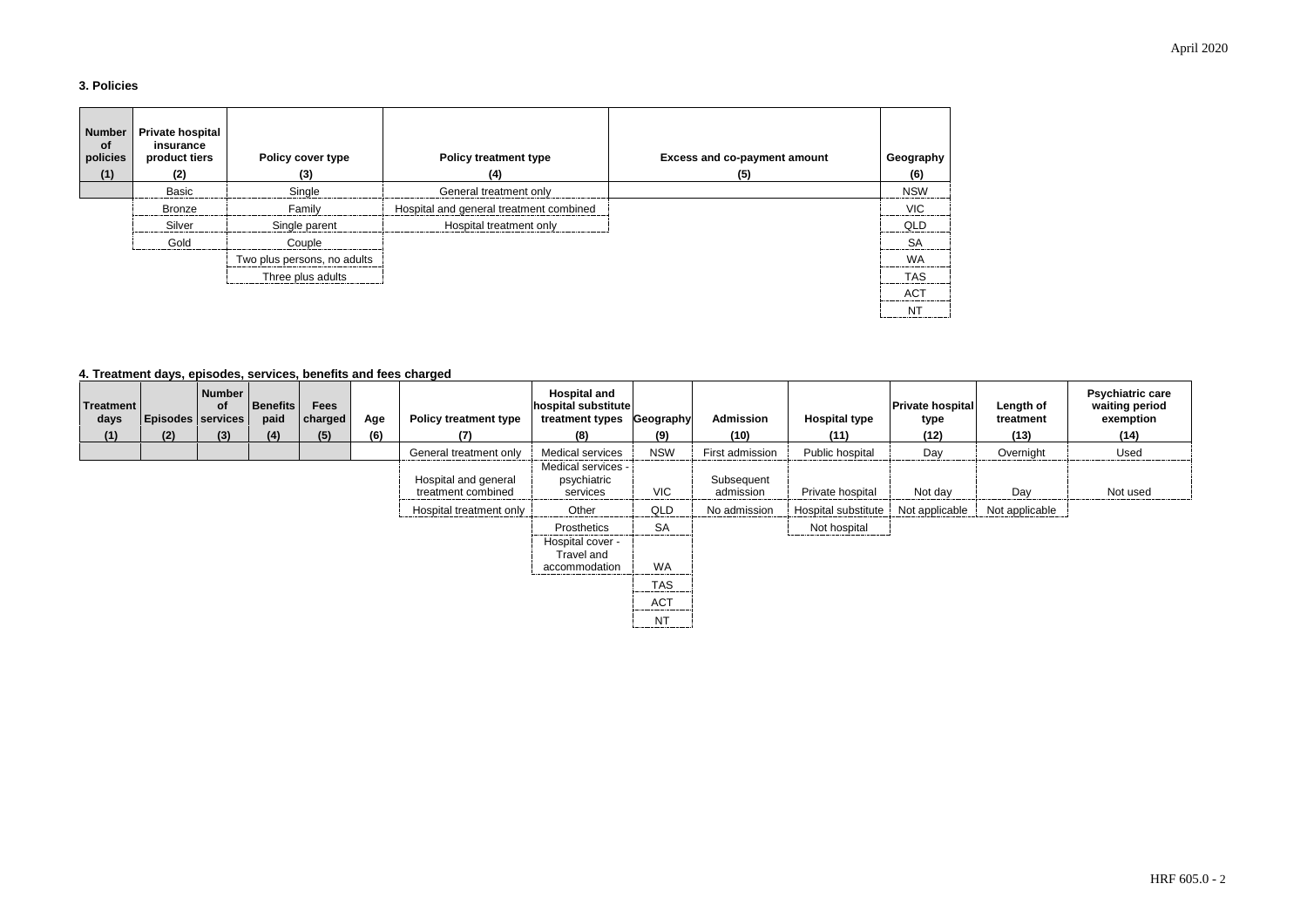# **Reporting Form HRF 605.0**

## **Private Health Insurance Reform Data Collection**

## **Instruction Guide**

This instruction guide is designed to assist in the completion of *Reporting Form HRF 605.0 Private Health Insurance Reform Data Collection* (HRF 605.0). This form collects information on a private health insurer's (PHI's) implementation of the Government's private health insurance reforms announced in October 2017.

### **General directions and notes**

#### **Reporting entity**

HRF 605.0 must be completed by all PHIs for each health benefits fund of the private insurer.

#### **Reporting period**

This form is to be completed in respect of each calendar quarter (i.e. the periods ending 30 September, 31 December, 31 March and 30 June).

#### **Unit of measurement**

PHIs are asked to complete the form in whole Australian dollars (no decimal place).

#### **Definitions**

Terms highlighted in *bold italics* indicate that the definition is provided in these instructions.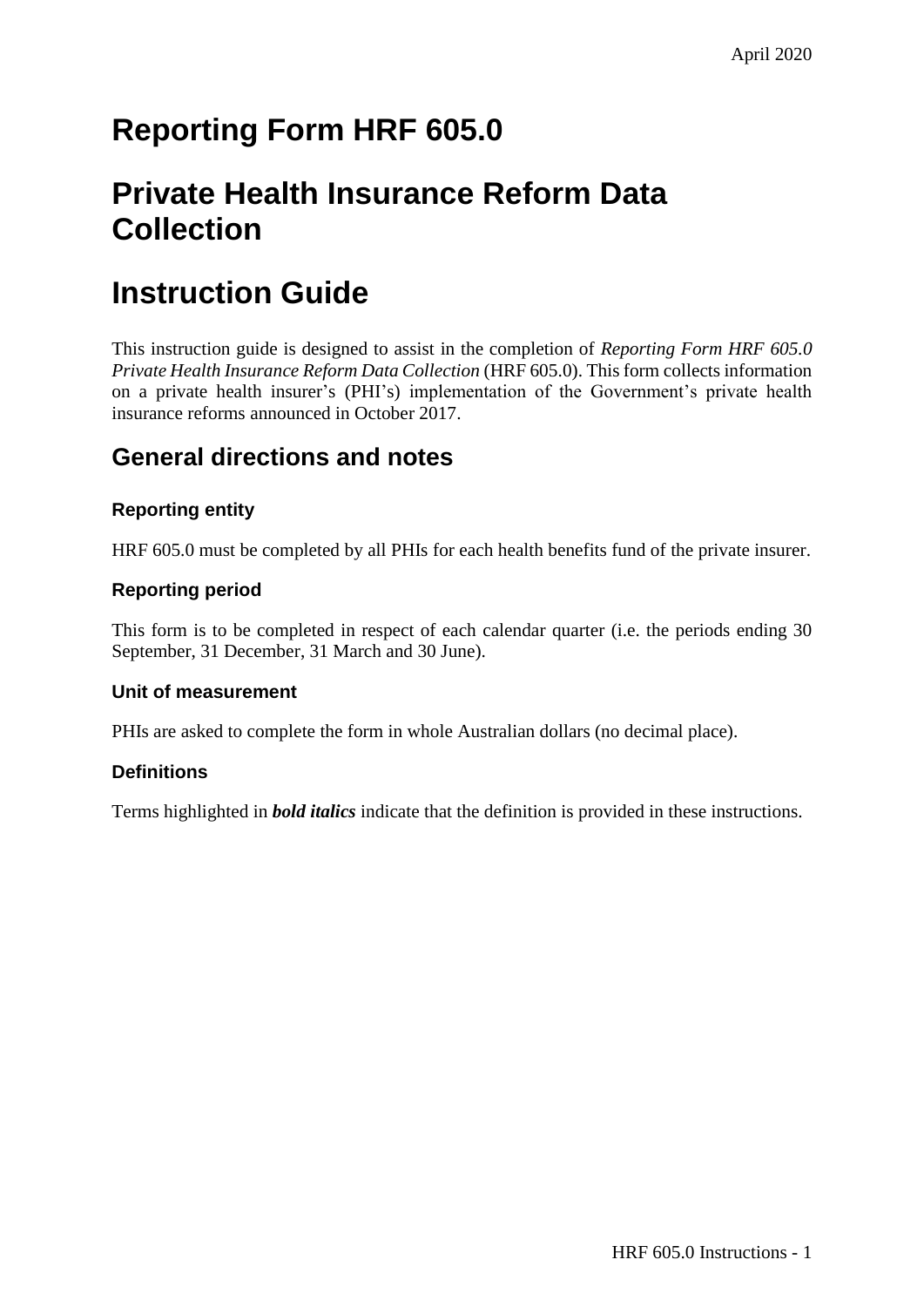| Age                                           | Means the age of the insured person at the date of treatment.                                                                                                                                                                                                                                                                                                                                                                                                                                                                                                                                                                                                                                                                                                                                                                                                                                                                                                                                                                                                                                                                                                                                                                                              |
|-----------------------------------------------|------------------------------------------------------------------------------------------------------------------------------------------------------------------------------------------------------------------------------------------------------------------------------------------------------------------------------------------------------------------------------------------------------------------------------------------------------------------------------------------------------------------------------------------------------------------------------------------------------------------------------------------------------------------------------------------------------------------------------------------------------------------------------------------------------------------------------------------------------------------------------------------------------------------------------------------------------------------------------------------------------------------------------------------------------------------------------------------------------------------------------------------------------------------------------------------------------------------------------------------------------------|
|                                               | Where an insured person changes age cohort during an episode:                                                                                                                                                                                                                                                                                                                                                                                                                                                                                                                                                                                                                                                                                                                                                                                                                                                                                                                                                                                                                                                                                                                                                                                              |
|                                               | a) the episode is to be reported in the age cohort that the episode was<br>finalised:<br>b) the days and benefits are to be reported for the age cohort in which<br>they were incurred (e.g. a 20 day episode with an accommodation<br>cost of \$200 per day, where the insured person turned 50 on day 4,<br>is reported as: 1 episode under 50-54, 3 days under 45-49 and 17<br>days under 50-54, \$600 under 45-49 and \$3,400 under 50-54)<br>Note: apportionment of benefits by the number of days in each age<br>cohort only relates to the case where the treatment covers more than<br>one age cohort, for example an invoice is received for<br>accommodation for a period where the person had a number of days<br>in one age group and a number of days in another age group. In the<br>case where individual treatments are paid during a single episode<br>where the person moves from one age group to another the benefits<br>paid for those treatments should be reported against the age of the<br>person as at the age of the treatment. Do not sum all benefits paid<br>over an episode spanning two age groups and then apportion them<br>over the age groups; and<br>c) services are reported under the age at the date of treatment. |
| <b>Basic</b> (private                         | Means an insurance policy that:                                                                                                                                                                                                                                                                                                                                                                                                                                                                                                                                                                                                                                                                                                                                                                                                                                                                                                                                                                                                                                                                                                                                                                                                                            |
| hospital<br><i>insurance</i>                  | a) covers hospital treatment;<br>covers at least the treatments in all of the clinical categories<br>b)                                                                                                                                                                                                                                                                                                                                                                                                                                                                                                                                                                                                                                                                                                                                                                                                                                                                                                                                                                                                                                                                                                                                                    |
| <i>product tier</i> )                         | indicated for a basic policy in Schedule 4 of the Private Health<br>Insurance (Complying Product) Rules 2015; and<br>c) is not a <b>Gold</b> , <b>Silver</b> , or <b>Bronze</b> policy.                                                                                                                                                                                                                                                                                                                                                                                                                                                                                                                                                                                                                                                                                                                                                                                                                                                                                                                                                                                                                                                                    |
| <b>Bronze</b> (private                        | Means an insurance policy that:                                                                                                                                                                                                                                                                                                                                                                                                                                                                                                                                                                                                                                                                                                                                                                                                                                                                                                                                                                                                                                                                                                                                                                                                                            |
| hospital                                      | a) covers hospital treatment;                                                                                                                                                                                                                                                                                                                                                                                                                                                                                                                                                                                                                                                                                                                                                                                                                                                                                                                                                                                                                                                                                                                                                                                                                              |
| <i>insurance</i>                              | b) covers at least the treatments in all of the clinical categories                                                                                                                                                                                                                                                                                                                                                                                                                                                                                                                                                                                                                                                                                                                                                                                                                                                                                                                                                                                                                                                                                                                                                                                        |
| <i>product tier</i> )                         | indicated for a bronze policy in Schedule 4 of the Private Health<br><i>Insurance (Complying Product) Rules 2015; and</i><br>c) is not a <b>Gold</b> or <b>Silver</b> policy.                                                                                                                                                                                                                                                                                                                                                                                                                                                                                                                                                                                                                                                                                                                                                                                                                                                                                                                                                                                                                                                                              |
| Couple (policy<br>cover type)                 | Means a policy under which two adults are insured (and no-one else).                                                                                                                                                                                                                                                                                                                                                                                                                                                                                                                                                                                                                                                                                                                                                                                                                                                                                                                                                                                                                                                                                                                                                                                       |
| Day (length of<br><i>treatment</i> )          | Means the treatment is one day only.                                                                                                                                                                                                                                                                                                                                                                                                                                                                                                                                                                                                                                                                                                                                                                                                                                                                                                                                                                                                                                                                                                                                                                                                                       |
| Day (private                                  | Means a private hospital that is not licensed or otherwise permitted to                                                                                                                                                                                                                                                                                                                                                                                                                                                                                                                                                                                                                                                                                                                                                                                                                                                                                                                                                                                                                                                                                                                                                                                    |
| <i>hospital type)</i>                         | provide treatment that includes part of an overnight stay at a hospital.                                                                                                                                                                                                                                                                                                                                                                                                                                                                                                                                                                                                                                                                                                                                                                                                                                                                                                                                                                                                                                                                                                                                                                                   |
| <b>Discontinued</b>                           | Means the policy or insured person has left the health fund.                                                                                                                                                                                                                                                                                                                                                                                                                                                                                                                                                                                                                                                                                                                                                                                                                                                                                                                                                                                                                                                                                                                                                                                               |
| <i>(policy or person</i><br><i>movement</i> ) |                                                                                                                                                                                                                                                                                                                                                                                                                                                                                                                                                                                                                                                                                                                                                                                                                                                                                                                                                                                                                                                                                                                                                                                                                                                            |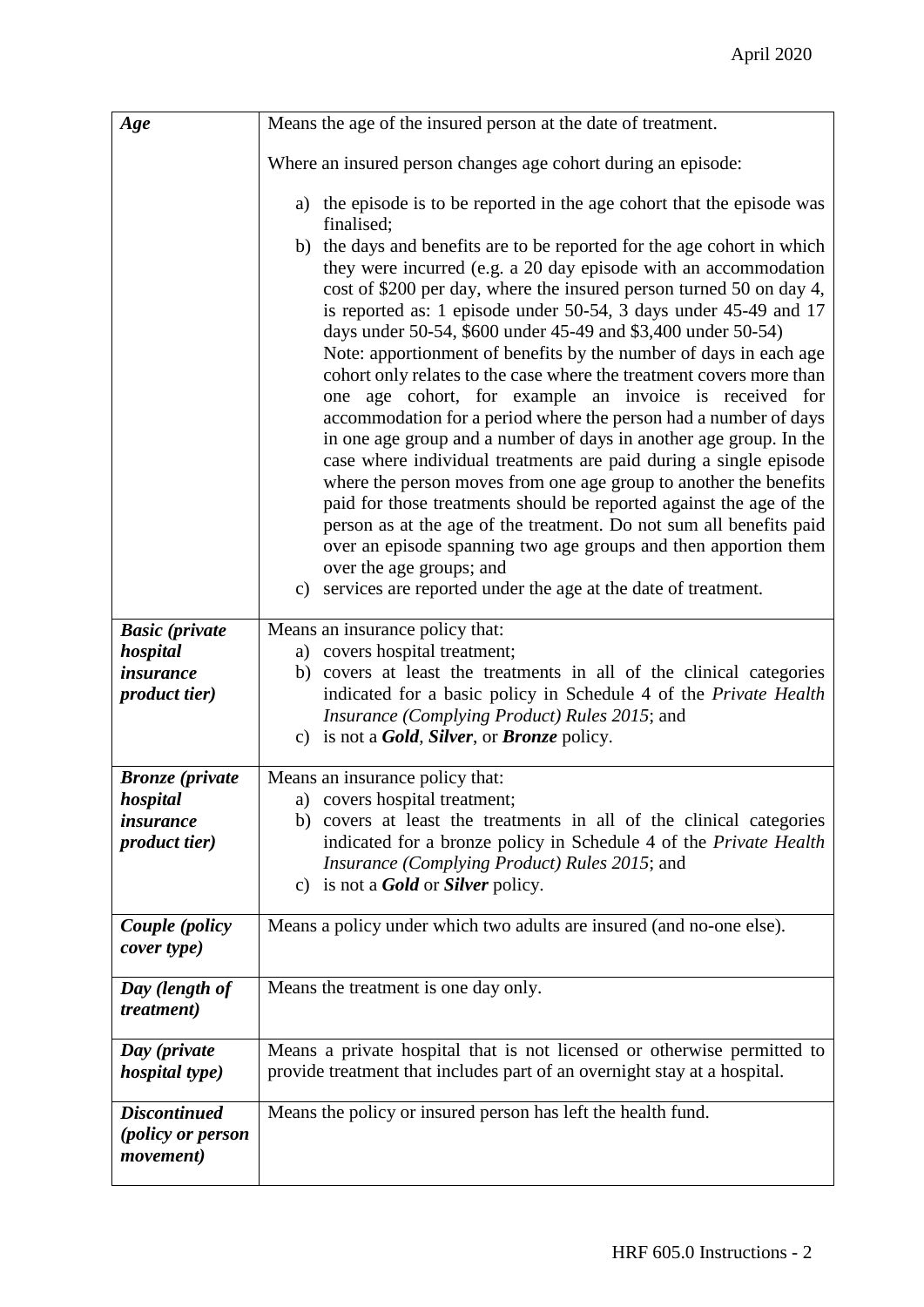| <b>Family</b> (policy      | Means a policy under which three or more people are insured, only two of             |
|----------------------------|--------------------------------------------------------------------------------------|
| cover type)                | whom are adults.                                                                     |
|                            | Means persons who have female or predominantly feminine biological                   |
| Female (sex)               | characteristics, or female sex assigned at birth.                                    |
|                            |                                                                                      |
| <b>First admission</b>     | Means the first admission to a hospital.                                             |
| <b>General</b>             | Means a health insurance policy where the policy does not cover hospital             |
| treatment only             | or hospital-substitute treatments.                                                   |
| (policy treatment          |                                                                                      |
| type)                      |                                                                                      |
| Gold (private              | Means an insurance policy that:                                                      |
| hospital                   | a) covers hospital treatment; and                                                    |
| <i>insurance</i>           | b) covers the treatments in all of the clinical categories indicated for a           |
| <i>product tier</i> )      | gold policy in Schedule 4 of the Private Health Insurance                            |
|                            | (Complying Product) Rules 2015.                                                      |
| Hospital cover -           | Means accommodation expenses for a parent/partner to accompany a                     |
| travel and                 | patient who is an in-patient of a public or private hospital. It is also in          |
| accommodation              | relation to travel costs where a patient receives treatment at a hospital more       |
| (hospital and              | than a specified distance from a patient's home and in circumstances where           |
| hospital<br>substitute     | the patient chooses not to be an in-patient.                                         |
| <i>treatment type)</i>     |                                                                                      |
|                            |                                                                                      |
| <b>Hospital and</b>        | Means a health insurance policy where the policy covers hospital and                 |
| general                    | general treatments.                                                                  |
| treatment<br>combined      |                                                                                      |
| <i>(policy treatment</i>   |                                                                                      |
| type)                      |                                                                                      |
|                            |                                                                                      |
| Hospital<br>treatment only | Means a health insurance policy where the policy covers only hospital<br>treatments. |
| (policy treatment          |                                                                                      |
| <i>type</i> )              |                                                                                      |
|                            |                                                                                      |
| Male (sex)                 | Means persons who have male or predominantly masculine biological                    |
|                            | characteristics, or male sex assigned at birth.                                      |
| <b>Medical services</b>    | Means medical services – other than psychiatric services and medical                 |
| (hospital and              | services - psychiatric services.                                                     |
| hospital                   |                                                                                      |
| substitute                 |                                                                                      |
| <i>treatment type)</i>     |                                                                                      |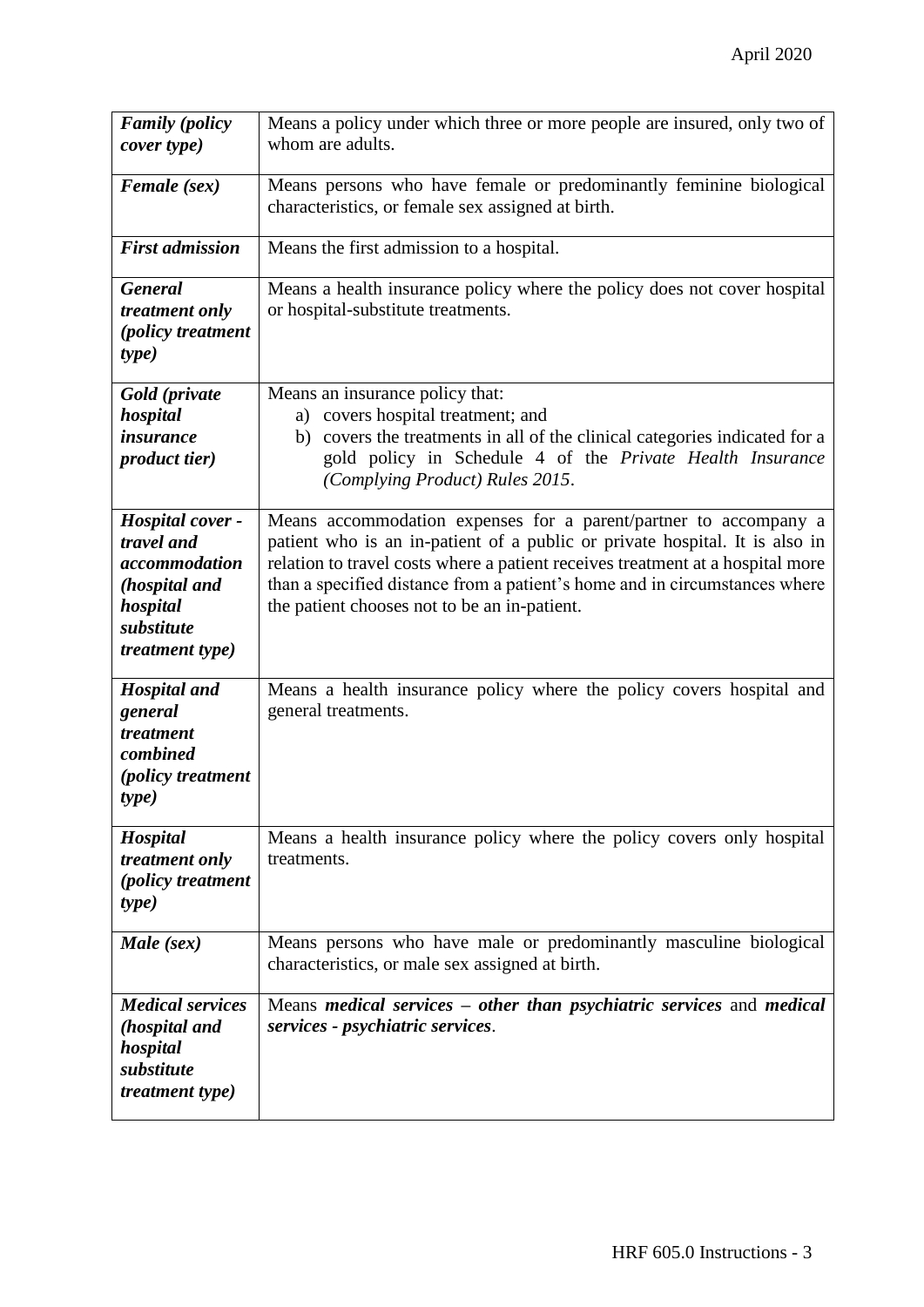| <b>Medical services</b> | Means services provided as part of hospital treatment of hospital-subsitute                      |
|-------------------------|--------------------------------------------------------------------------------------------------|
| $-$ other than          | treatment if a Medicare benefit is payable for the service that are not                          |
| psychiatric             | medical services - psychiatric services.                                                         |
| services                |                                                                                                  |
| (hospital and           |                                                                                                  |
| hospital                |                                                                                                  |
| substitute              |                                                                                                  |
| <i>treatment type)</i>  |                                                                                                  |
|                         |                                                                                                  |
| <b>Medical services</b> | Means hospital treatment for the treatment and care of patients with                             |
| - <i>psychiatric</i>    | psychiatric, mental, addiction or behavioural disorders.                                         |
| services                |                                                                                                  |
| (hospital and           |                                                                                                  |
| hospital                |                                                                                                  |
| substitute              |                                                                                                  |
| <i>treatment type)</i>  |                                                                                                  |
|                         |                                                                                                  |
| New (policy or          | Means the policy or insured person has joined but has not transferred from                       |
| person                  | another fund.                                                                                    |
| <i>movement</i> )       |                                                                                                  |
|                         |                                                                                                  |
| Not applicable          | Means a public hospital or a hospital substitute.                                                |
| (private hospital       |                                                                                                  |
| type)                   |                                                                                                  |
| Not day (private        | Means a private hospital that is licensed or otherwise permitted to provide                      |
| <i>hospital type)</i>   | treatment that includes part of an overnight stay at a hospital.                                 |
|                         |                                                                                                  |
| <b>Not stated or</b>    | Means the sex of a person is not stated or is inadequately described.                            |
| inadequately            |                                                                                                  |
| described (sex)         |                                                                                                  |
|                         |                                                                                                  |
| Number of               | Means the number of inwards insured persons movements.                                           |
| persons                 |                                                                                                  |
| movement                | Includes changes in the <i>policy cover type</i> .                                               |
| inwards                 |                                                                                                  |
| Other (hospital         | Means a treatment other than <i>medical services</i> , <i>prosthetics</i> , or <i>travel and</i> |
| and hospital            | accommodation.                                                                                   |
| substitute              |                                                                                                  |
| <i>treatment type)</i>  |                                                                                                  |
|                         |                                                                                                  |
| Other (sex)             | Means persons who have mixed or non-binary biological characteristics (if                        |
|                         | known), or a non-binary sex assigned at birth.                                                   |
|                         |                                                                                                  |
| <b>Overnight</b>        | Means the treatment involves more than one day.                                                  |
| (length of              |                                                                                                  |
| <i>treatment</i> )      |                                                                                                  |
|                         |                                                                                                  |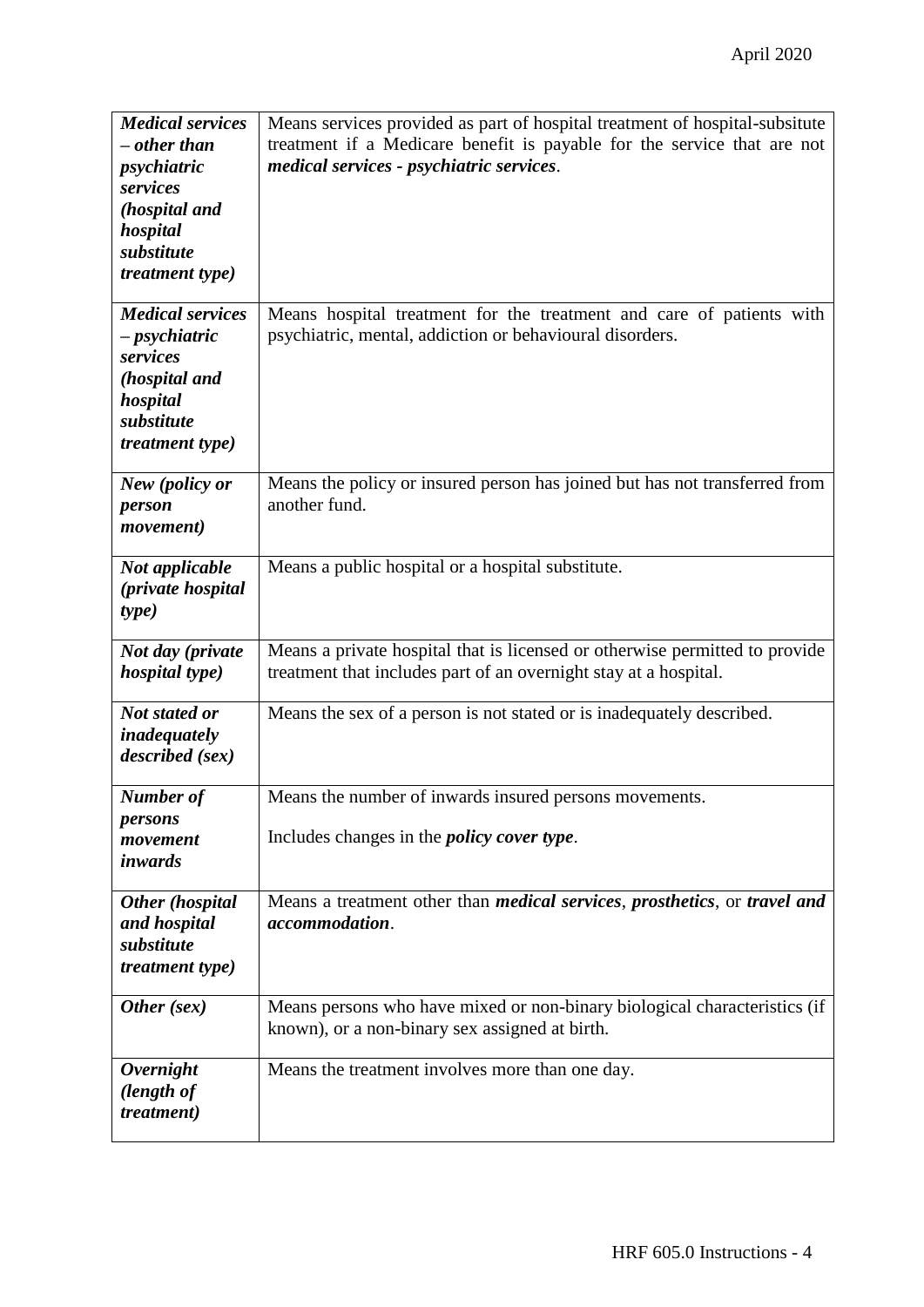| <b>Policy treatment</b>  | Means the type of treatment covered by a health insurance policy. The          |
|--------------------------|--------------------------------------------------------------------------------|
| type                     | <i>policy treatment types are:</i>                                             |
|                          | General treatment only;                                                        |
|                          | <b>Hospital and general treatment combined; and</b>                            |
|                          | Hospital treatment only.                                                       |
|                          |                                                                                |
| <b>Policy cover</b>      | Means the type and/or number of people covered under the policy (i.e. the      |
| change (policy           | <i>policy cover type</i> ) has changed, or the policy has been upgraded to a   |
| or person                | higher level of cover but the <i>policy treatment type</i> is unchanged.       |
| <i>movement</i> )        |                                                                                |
|                          |                                                                                |
| <b>Policy cover type</b> | Means the type and number of people covered by a private health                |
|                          | insurance policy.                                                              |
|                          |                                                                                |
|                          | The <i>policy cover types</i> are:                                             |
|                          | single;                                                                        |
|                          | family;                                                                        |
|                          | single parent;                                                                 |
|                          | couple;                                                                        |
|                          | two plus persons, no adults; and                                               |
|                          | three plus adults.                                                             |
|                          |                                                                                |
| Private hospital         | Means the private hospital insurance product tiers as listed in Schedule 4 of  |
| insurance                | the Private Health Insurance (Complying Product) Rules 2015.                   |
| <i>product tiers</i>     |                                                                                |
|                          | The private hospital insurance product tiers are:                              |
|                          | Basic;<br>$\bullet$                                                            |
|                          | <b>Bronze</b> ;                                                                |
|                          | Silver; and                                                                    |
|                          | Gold.                                                                          |
|                          |                                                                                |
| <b>Prosthetics</b>       | Means a treatment related to prostheses of the kinds listed in the relevant    |
| (hospital and            | legislation.                                                                   |
| hospital                 |                                                                                |
| substitute               |                                                                                |
| <i>treatment type)</i>   |                                                                                |
|                          |                                                                                |
| Silver (private          | Means an insurance policy that:                                                |
| hospital                 | a) covers hospital treatment;                                                  |
| <i>insurance</i>         | covers at least the treatments in all of the clinical categories<br>b)         |
| <i>product tier</i> )    | indicated for a silver policy in Schedule 4 of the Private Health              |
|                          | <i>Insurance (Complying Product) Rules 2015; and</i>                           |
|                          | c) is not a <b>Gold</b> policy.                                                |
|                          |                                                                                |
| <b>Sex</b>               | Means the distinction between male, female, and others who do not have         |
|                          | biological characteristics typically associated with either the male or female |
|                          | sex.                                                                           |
| Single (policy           | Means a policy under which only one person is insured.                         |
| cover type)              |                                                                                |
|                          |                                                                                |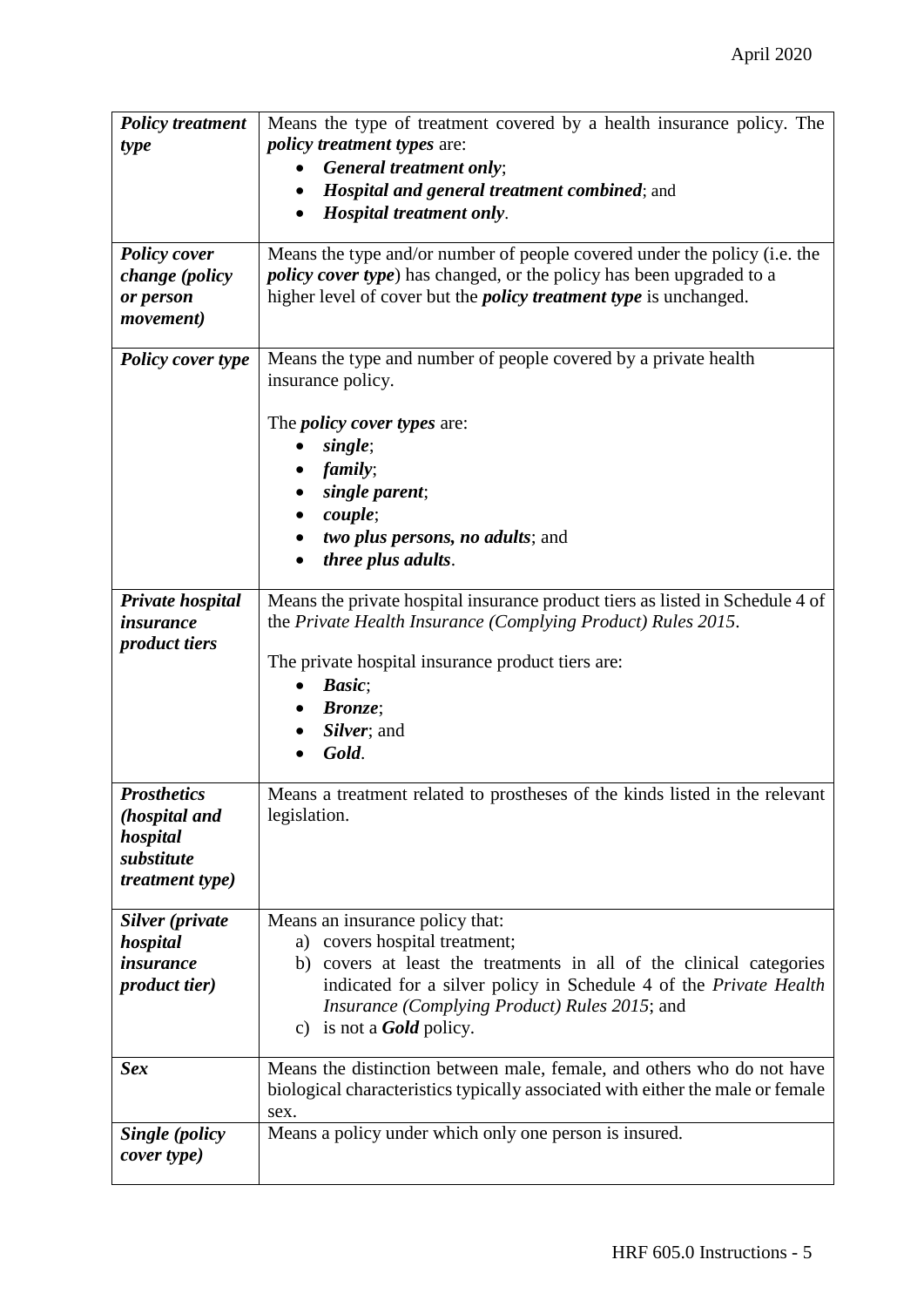| <b>Single parent</b><br><i>(policy cover</i><br>type)                                | Means a policy under which two or more people are insured, only one of<br>whom is an adult.                                                                                                                                                                                                                                                                               |
|--------------------------------------------------------------------------------------|---------------------------------------------------------------------------------------------------------------------------------------------------------------------------------------------------------------------------------------------------------------------------------------------------------------------------------------------------------------------------|
| <b>Subsequent</b><br>admission                                                       | Means subsequent admissions to a hospital.                                                                                                                                                                                                                                                                                                                                |
| <b>Three plus</b><br>adults (policy<br>cover type)                                   | Means a policy under which three or more people are insured, at least three<br>of whom are adults.                                                                                                                                                                                                                                                                        |
| <b>Transfer from</b><br>another fund<br>(policy or person<br><i>movement</i> )       | Means the policy or insured person has transferred from another fund but is<br>not joining as a new fund or member to private health insurance.                                                                                                                                                                                                                           |
| <b>Transfer from</b><br>another policy                                               | Means the policy or insured person has transferred from another <i>policy</i><br>treatment type with the same insurer.                                                                                                                                                                                                                                                    |
| (policy or person<br><i>movement</i> )                                               | <b>Transfer from another policy</b> refers to transfers between the treatment<br>types of hospital treatment only, hospital treatment and general treatment<br>combined and general treatment only. Note that a change in the policy<br><i>cover type</i> (e.g. <i>single</i> to <i>couple</i> ) does not constitute a change in treatment<br>policy.                     |
| <b>Transfer from</b><br>another state<br>(policy or person<br><i>movement</i> )      | Means the policy or insured person has transferred from another state within<br>the same fund.                                                                                                                                                                                                                                                                            |
| <b>Transfer to</b><br>another policy<br>(policy or person                            | Means the policy or insured person has transferred to another <i>policy</i><br><i>treatment type</i> with the same insurer.                                                                                                                                                                                                                                               |
| <i>movement</i> )                                                                    | <b>Transfer to another policy refers to transfers between the treatment types</b><br>of hospital treatment only, hospital treatment and general treatment<br><i>combined</i> and <i>general treatment only</i> . Note that a change in the <i>policy</i><br><i>cover type</i> (e.g. <i>single</i> to <i>couple</i> ) does not constitute a change in treatment<br>policy. |
| <b>Transfer to</b><br>another state<br><i>(policy or person</i><br><i>movement</i> ) | Means the policy or insured person has transferred to another state within<br>the same fund.                                                                                                                                                                                                                                                                              |
| Two plus<br>persons, no<br>adults (policy<br>cover type)                             | Means a policy under which two or more people are insured, none of whom<br>is an adult.                                                                                                                                                                                                                                                                                   |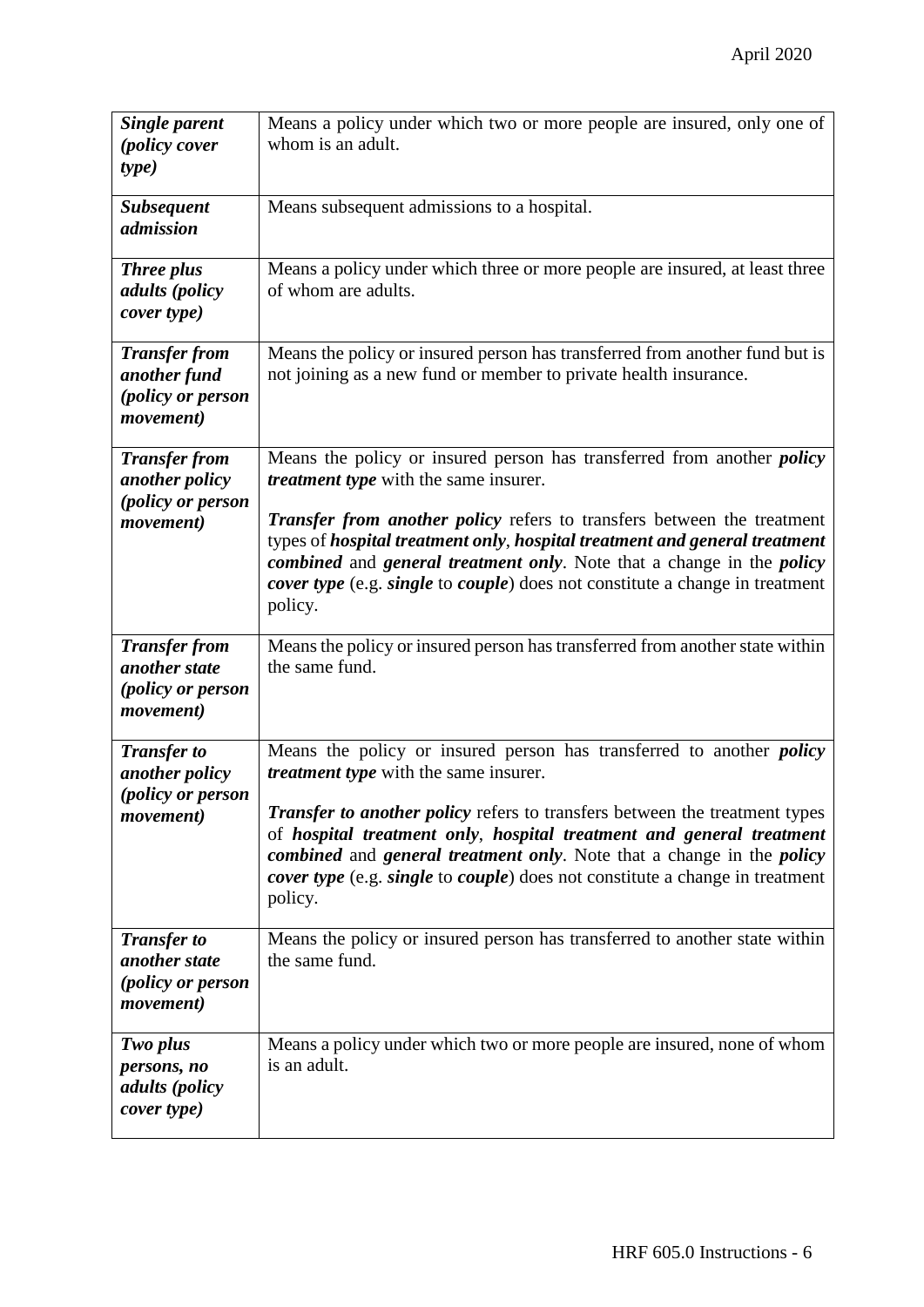| <b>Waiting period</b> | The <i>waiting period</i> for a benefit under an insurance policy is the period: |
|-----------------------|----------------------------------------------------------------------------------|
|                       | 1. starting at the time the person becomes insured under the policy; and         |
|                       | 2. ending at the time specified in policy;                                       |
|                       | during which the person is not entitled to the benefit.                          |
|                       |                                                                                  |

### **Psychiatric care waiting period exemption definitions**

| <b>Benefits paid</b>           | The <b>benefits paid</b> under a psychiatric care waiting period exemption<br>means the total eligible benefits paid by the PHI for an episode that<br>occurred during the two months waived period for the quarter.                                                                                                                                                                                                                                                                                                                                                                                                                                                                     |
|--------------------------------|------------------------------------------------------------------------------------------------------------------------------------------------------------------------------------------------------------------------------------------------------------------------------------------------------------------------------------------------------------------------------------------------------------------------------------------------------------------------------------------------------------------------------------------------------------------------------------------------------------------------------------------------------------------------------------------|
| <b>First admission</b>         | To be considered a first admission with psychiatric care waiting period<br>exemption, a <i>first admission</i> must have occurred within the first two<br>months of the upgrade and the person must have decided to use the once-<br>off exemption for the admission.                                                                                                                                                                                                                                                                                                                                                                                                                    |
| <b>Subsequent</b><br>admission | To be considered a <i>subsequent admission</i> with waiting period exemption,<br>a subsequent admission must have occurred within the waived period.                                                                                                                                                                                                                                                                                                                                                                                                                                                                                                                                     |
| <b>Used</b>                    | A psychiatric care <i>waiting period</i> exemption has been <i>used</i> if:<br>a person transfers to a policy which provides higher benefits for<br>psychiatric treatment than the benefit for psychiatric treatment<br>under the old policy;<br>the person makes a claim under the new policy for psychiatric<br>$\bullet$<br>treatment within the first two months following the product<br>upgrade; and<br>the person decides to utilise the once-off exemption and receive<br>higher benefits for that admission.<br>A psychiatric care waiting period exemption has not been used if all of the<br>above do not apply, or if the <i>waiting period</i> exemption is not applicable. |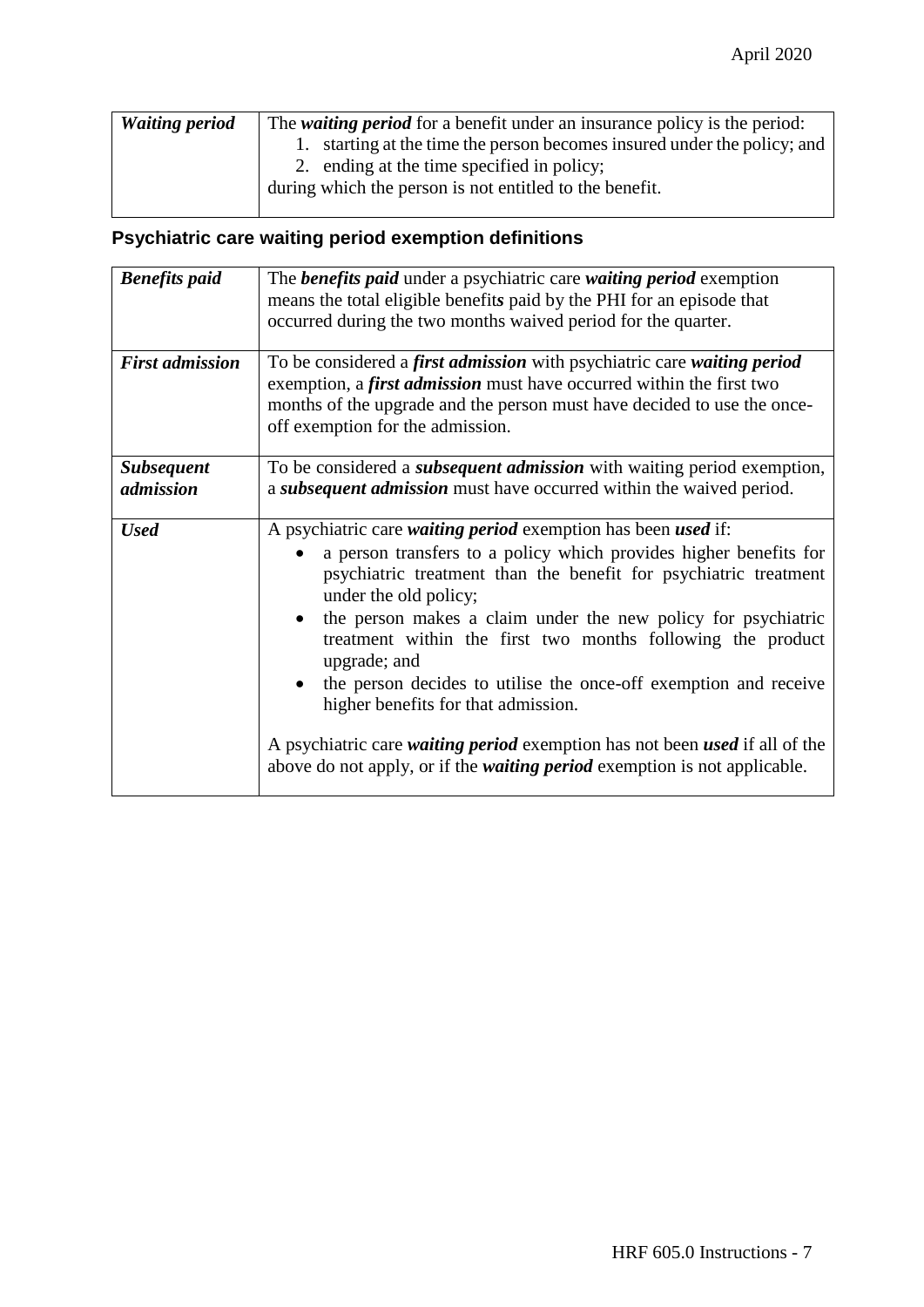### **Specific instructions**

#### **Table 1: Persons movements**

| Concept           | <b>Column 1</b> | Report the <i>number of persons movement inwards</i> during the<br>reporting period.                                 |
|-------------------|-----------------|----------------------------------------------------------------------------------------------------------------------|
| <b>Dimensions</b> | <b>Column 2</b> | Report according to the <i>sex</i> of the insured persons (see item 1)<br>for further details).                      |
|                   | Column 3        | Report the <i>age</i> of the insured persons.                                                                        |
|                   | Column 4        | Report the policy or person movement reason (see item 1 for<br>further details).                                     |
|                   | Column 5        | Report the private hospital insurance product tier (see item 1 for<br>further details).                              |
|                   | Column 6        | Report the <i>policy treatment type</i> (see item 1 for further details).                                            |
|                   | <b>Column 7</b> | Report the relevant geographical area (see item 1 for further<br>details).                                           |
|                   | <b>Column 8</b> | Report whether a psychiatric care waiting period exemption has<br>been <i>used</i> (see item 1 for further details). |

| Item 1 | Report the number of the inwards movement of insured persons during the |
|--------|-------------------------------------------------------------------------|
|        | <i>reporting period</i> for each unique combination of:                 |
|        | $sex$ ;                                                                 |
|        | age;                                                                    |
|        | policy or person movement reason;                                       |
|        | private hospital insurance product tier;                                |
|        | <i>policy treatment type</i> ;                                          |
|        | geographical area; and                                                  |
|        | psychiatric care <i>waiting period</i> exemption.                       |
|        | The sex options are:                                                    |
|        | $\bullet$ female;                                                       |
|        | $\bullet$ other;                                                        |
|        | <i>male</i> ; and                                                       |
|        | not stated or inadequately described.                                   |
|        | The policy or person movement reasons are:                              |
|        | discontinued;                                                           |
|        | new:<br>$\bullet$                                                       |
|        | <i>transfer from another fund;</i>                                      |
|        | <i>transfer from another policy;</i>                                    |
|        | transfer from another state;                                            |
|        | <i>transfer to another policy;</i>                                      |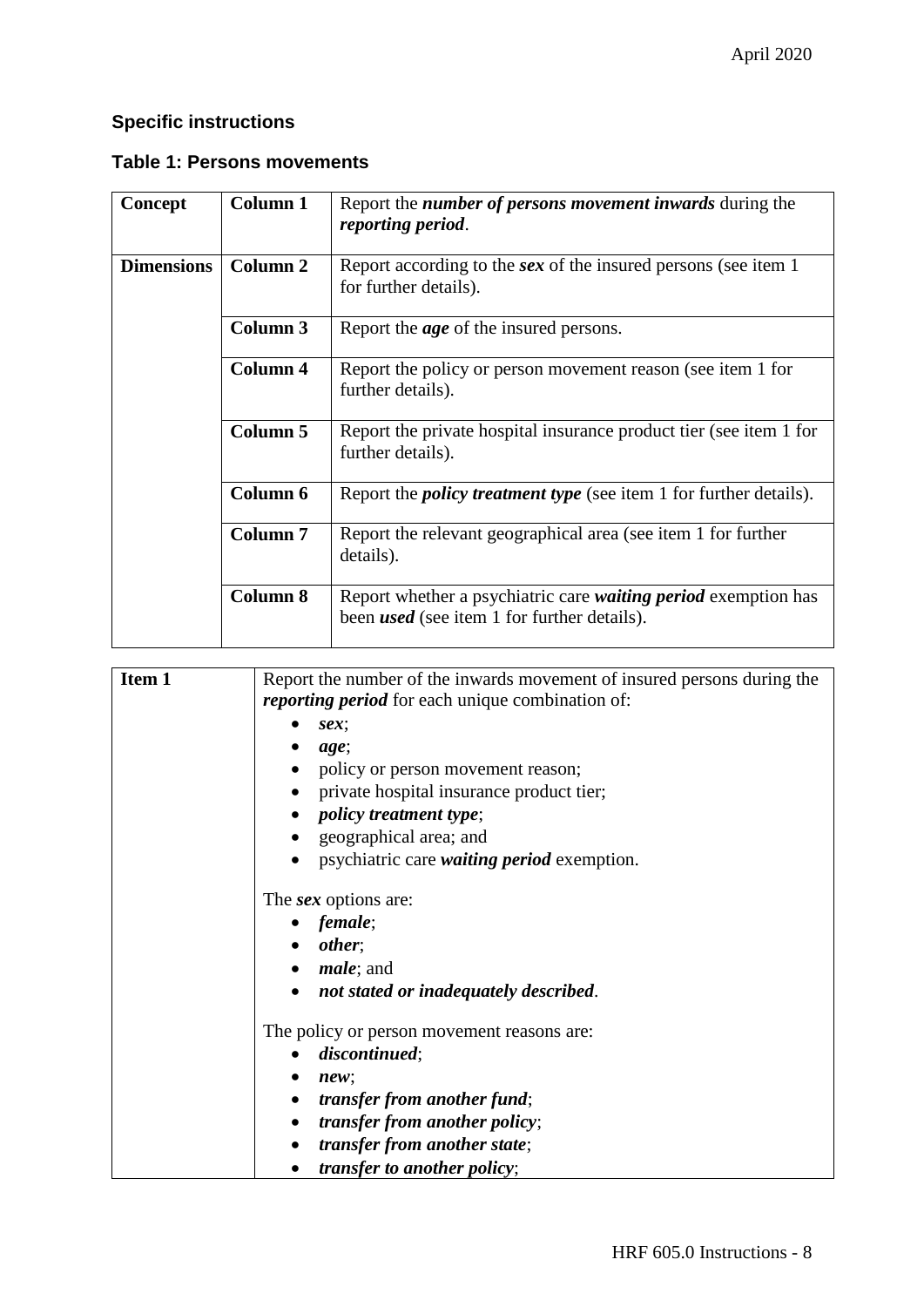| transfer to another state; and<br>$\bullet$                       |
|-------------------------------------------------------------------|
| <i>policy cover change.</i>                                       |
|                                                                   |
| The private hospital insurance product tiers are:                 |
| Basic;                                                            |
| $\bullet$ Bronze;                                                 |
| • Silver; and                                                     |
| Gold.                                                             |
| The <i>policy treatment types</i> are:                            |
| general treatment only;                                           |
| • hospital and general treatment combined; and                    |
| • hospital treatment only.                                        |
|                                                                   |
| The geographical areas are:                                       |
| New South Wales;                                                  |
| • Victoria;                                                       |
| • Queensland;                                                     |
| • South Australia;                                                |
| • Western Australia;                                              |
| • Tasmania;                                                       |
| • Australian Capital Territory; and                               |
| Northern Territory.<br>$\bullet$                                  |
|                                                                   |
| The psychiatric care <i>waiting period</i> exemption options are: |
| <i>used</i> ; and                                                 |
| not used.                                                         |
|                                                                   |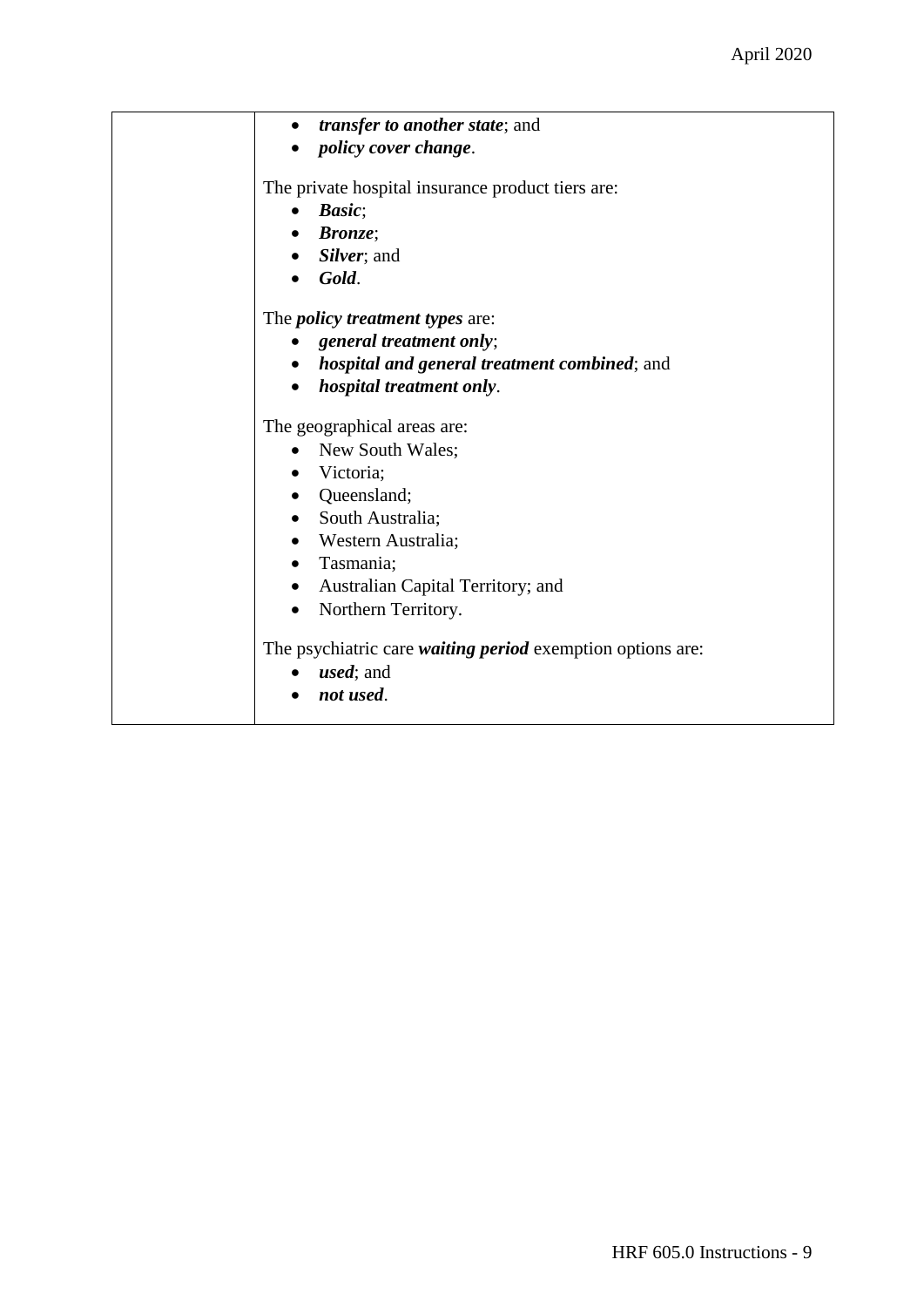#### **Table 2: Persons**

| Concept           | <b>Column 1</b>     | Report the number of insured persons as at the last day of the<br>reporting period.                                        |
|-------------------|---------------------|----------------------------------------------------------------------------------------------------------------------------|
| <b>Dimensions</b> | Column <sub>2</sub> | Report according to the sex of the insured persons (see item 2)<br>for further details).                                   |
|                   | <b>Column 3</b>     | Report the <i>age</i> of the insured persons.                                                                              |
|                   | <b>Column 4</b>     | Report the private hospital insurance product tier (see item 2)<br>for further details).                                   |
|                   | <b>Column 5</b>     | Report the <i>policy cover type</i> (see item 2 for further details).                                                      |
|                   | Column 6            | Report the <i>policy treatment type</i> (see item 2 for further<br>details).                                               |
|                   | <b>Column 7</b>     | Report the value of the excess and co-payment amounts (see<br>item 2 for further details).                                 |
|                   | <b>Column 8</b>     | Report the age-based discount amount as a percentage.                                                                      |
|                   | Column 9            | Report the relevant geographical area (see item 2 for further<br>details).                                                 |
|                   | <b>Column 10</b>    | Report whether a psychiatric care <i>waiting period</i> exemption<br>has been <i>used</i> (see item 2 for futher details). |

| Item <sub>2</sub> | Report the number of insured persons as at the last day of the <i>reporting</i><br><i>period</i> for each unique combination of: |
|-------------------|----------------------------------------------------------------------------------------------------------------------------------|
|                   | sex                                                                                                                              |
|                   | age;                                                                                                                             |
|                   | private hospital insurance product tier;                                                                                         |
|                   | <i>policy cover type</i> ;                                                                                                       |
|                   | • <i>policy treatment type</i> ;                                                                                                 |
|                   | excess and co-payment amounts;                                                                                                   |
|                   | • age-based discount amount;                                                                                                     |
|                   | geography; and                                                                                                                   |
|                   | psychiatric care <i>waiting period</i> exemption.                                                                                |
|                   | The <i>sex</i> options are:                                                                                                      |
|                   | $\bullet$ female;                                                                                                                |
|                   | $\bullet$ other;                                                                                                                 |
|                   | $\bullet$ <i>male</i> ; and                                                                                                      |
|                   | not stated or inadequately described.                                                                                            |
|                   | The private hospital insurance product tiers are:                                                                                |
|                   | <i>Basic</i> ;                                                                                                                   |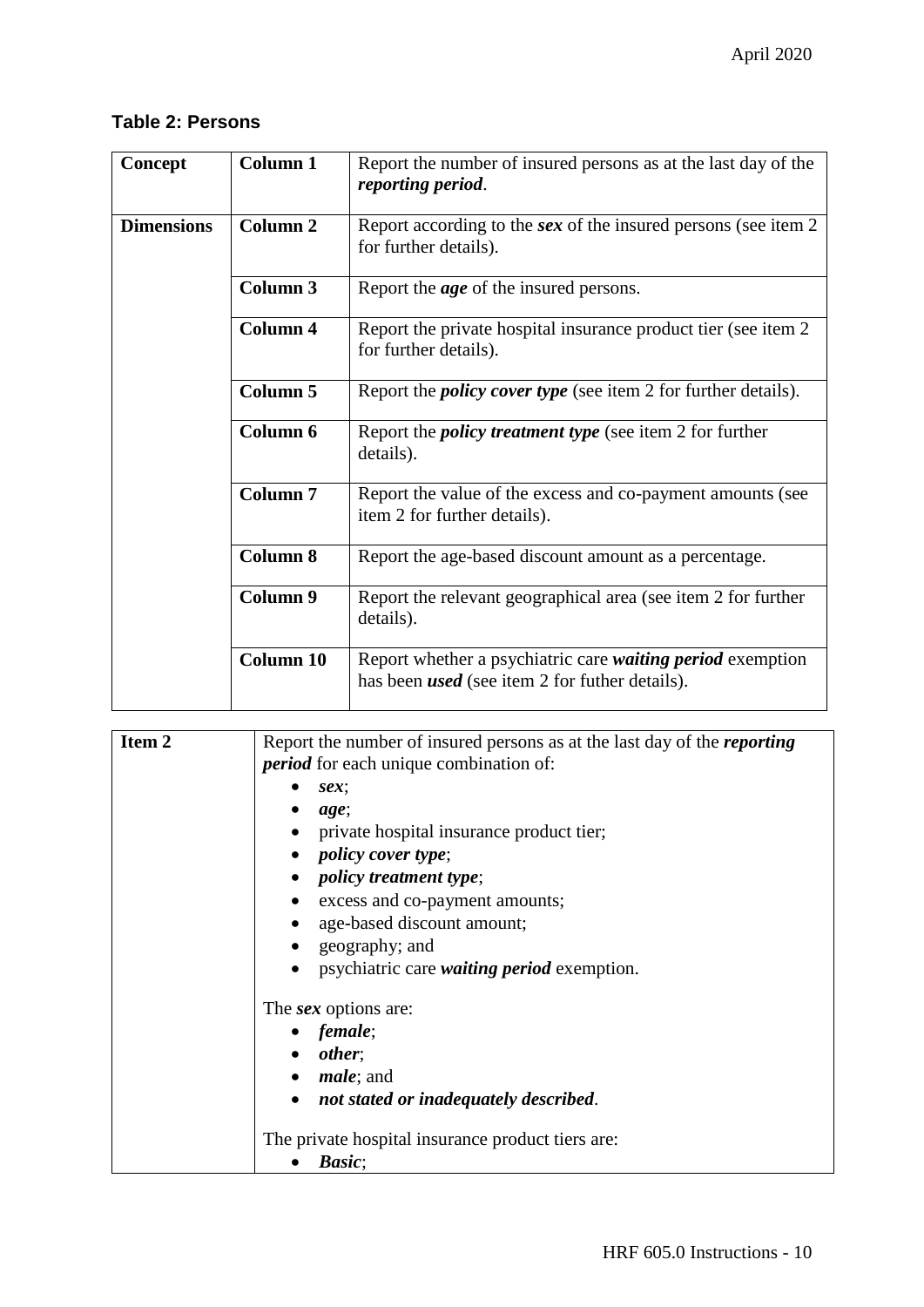| <b>Bronze</b> ;<br>$\bullet$                               |
|------------------------------------------------------------|
| Silver; and                                                |
| Gold.                                                      |
| The <i>policy cover types</i> are:                         |
| single;<br>$\bullet$                                       |
| $\bullet$ family;                                          |
| single parent;<br>$\bullet$                                |
| $\bullet$ couple;                                          |
| • two plus persons, no adults; and                         |
| • <i>three plus adults.</i>                                |
| The <i>policy treatment types</i> are:                     |
| general treatment only;<br>٠                               |
| • hospital and general treatment combined; and             |
| hospital treatment only.<br>$\bullet$                      |
| The age-based discount amount options are:                 |
| $\bullet$ N/A;                                             |
| $2\%$ ;                                                    |
| • $4\%$ ;                                                  |
| $6\%$ ;                                                    |
| 8%; and                                                    |
| 10%.                                                       |
| The geographical areas are:                                |
| New South Wales;<br>$\bullet$                              |
| • Victoria;                                                |
| • Queensland;                                              |
| South Australia;<br>$\bullet$                              |
| • Western Australia;                                       |
| Tasmania;                                                  |
| Australian Capital Territory; and                          |
| Northern Territory.                                        |
| The psychiatric care waiting period exemption options are: |
| <i>used</i> ; and                                          |
| not used.                                                  |
|                                                            |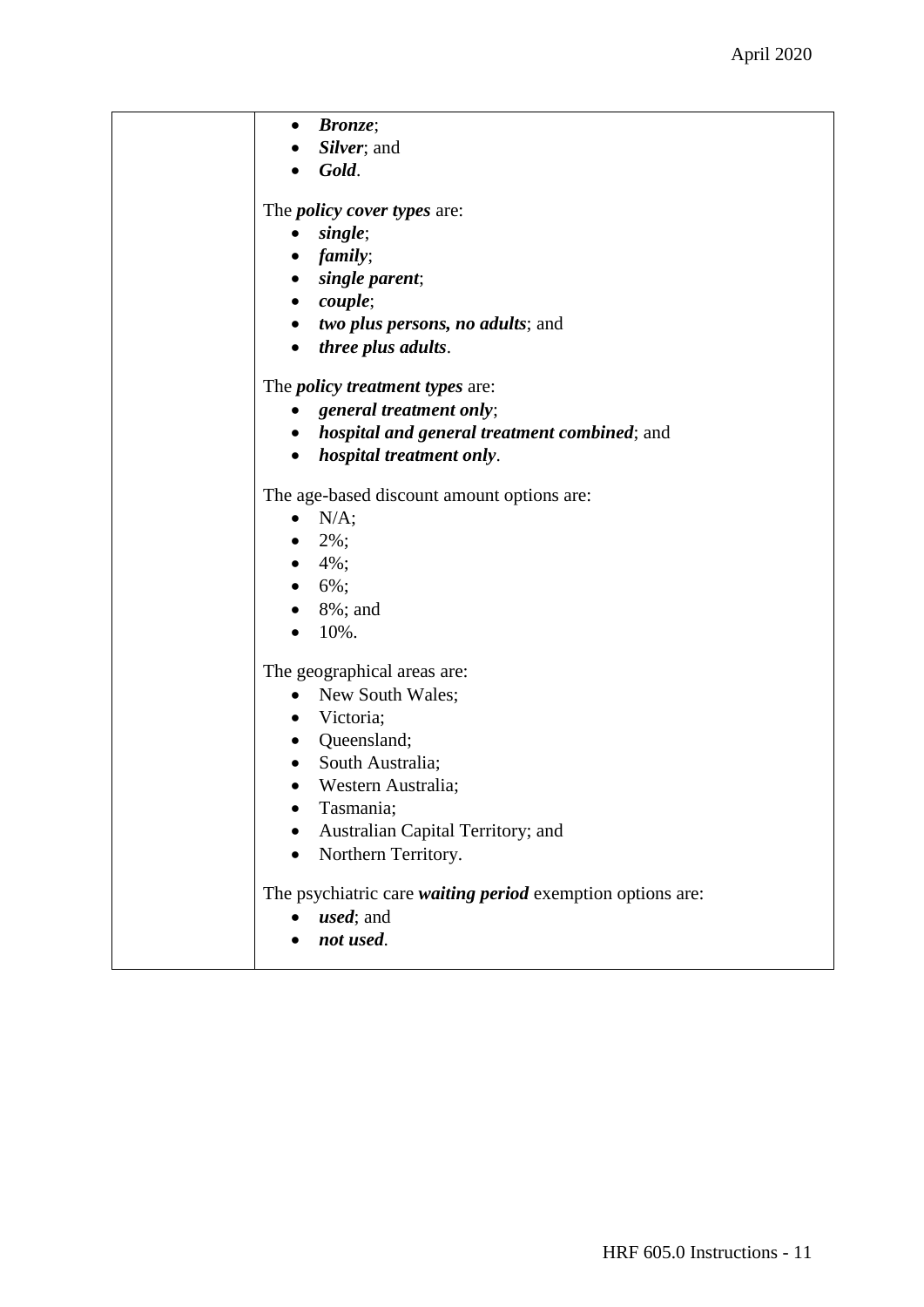#### **Table 3: Policies**

| Concept           | Column 1 | Report the number of policies as at the last day of the<br>reporting period.               |
|-------------------|----------|--------------------------------------------------------------------------------------------|
| <b>Dimensions</b> | Column 2 | Report the private hospital insurance product tiers (see item 3)<br>for further details).  |
|                   | Column 3 | Report the <i>policy cover type</i> (see item 3 for further details).                      |
|                   | Column 4 | Report the <i>policy treatment type</i> (see item 3 for further<br>details).               |
|                   | Column 5 | Report the value of the excess and co-payment amounts (see<br>item 3 for further details). |
|                   | Column 6 | Report the relevant geographical area (see item 3 for further<br>details).                 |

| Item 3 | Report the number of policies as at the last day of the <i>reporting period</i> for |
|--------|-------------------------------------------------------------------------------------|
|        | each unique combination of:                                                         |
|        | private hospital insurance product tier;                                            |
|        | <i>policy cover type</i> ;                                                          |
|        | <i>policy treatment type;</i>                                                       |
|        | excess and co-payment amounts; and                                                  |
|        | geography.                                                                          |
|        | The private hospital insurance product tiers are:                                   |
|        | Basic;<br>$\bullet$                                                                 |
|        | <b>Bronze</b> ;                                                                     |
|        | Silver; and                                                                         |
|        | Gold.                                                                               |
|        | The <i>policy cover types</i> are:                                                  |
|        | single;                                                                             |
|        | family;                                                                             |
|        | single parent;                                                                      |
|        | <i>couple</i> ;                                                                     |
|        | <i>two plus persons, no adults; and</i>                                             |
|        | <i>three plus adults.</i>                                                           |
|        | The <i>policy treatment types</i> are:                                              |
|        | general treatment only;                                                             |
|        | <i>hospital and general treatment combined; and</i>                                 |
|        | hospital treatment only.                                                            |
|        | The geographical areas are:                                                         |
|        | New South Wales;                                                                    |
|        | Victoria;                                                                           |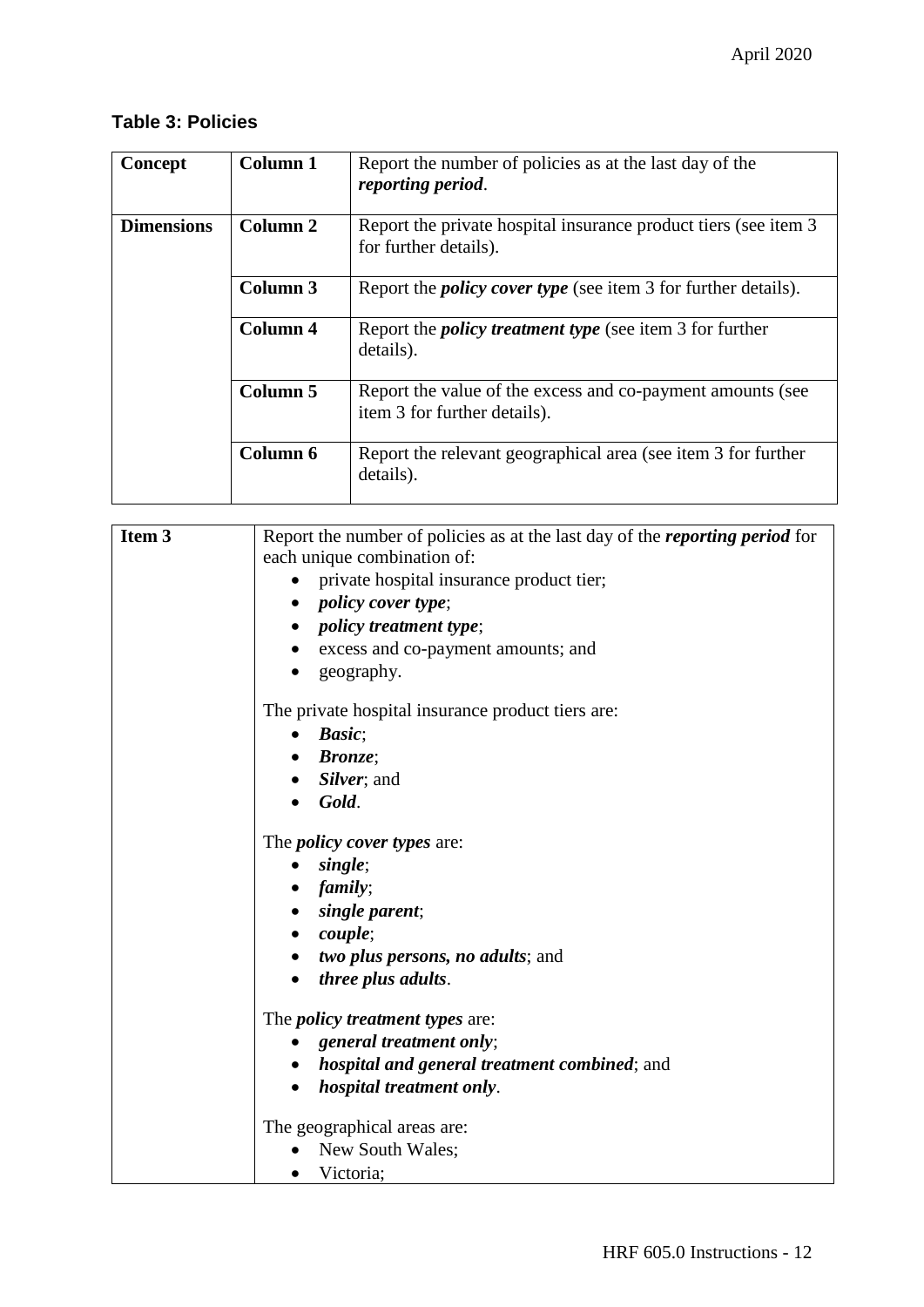| Queensland;<br>• South Australia;<br>• Western Australia;<br>Tasmania;<br>$\bullet$ |
|-------------------------------------------------------------------------------------|
| • Australian Capital Territory; and<br>• Northern Territory.                        |

### **Table 4: Treatment days, episodes, services, benefits and fees charged**

| <b>Concepts</b>   | Column 1         | Report the number of treatment days during the <i>reporting</i><br>period.                                           |
|-------------------|------------------|----------------------------------------------------------------------------------------------------------------------|
|                   | <b>Column 2</b>  | Report the number of episodes during the <i>reporting period</i> .                                                   |
|                   | <b>Column 3</b>  | Report the number of services during the <i>reporting period</i> .                                                   |
|                   | <b>Column 4</b>  | Report the value of benefits paid during the <i>reporting period</i> .                                               |
|                   | <b>Column 5</b>  | Report the value of fees charged during the <i>reporting period</i> .                                                |
| <b>Dimensions</b> | Column 6         | Report the <i>age</i> of the insured persons.                                                                        |
|                   | <b>Column 7</b>  | Report the <i>policy treatment type</i> (see item 4 for further<br>details).                                         |
|                   | <b>Column 8</b>  | Report the hospital and hospital substitute treatment type (see<br>item 4 for further details).                      |
|                   | Column 9         | Report the relevant geographical area (see item 4 for further<br>details).                                           |
|                   | <b>Column 10</b> | Report the admission category (see item 4 for further details).                                                      |
|                   | <b>Column 11</b> | Report the hospital type (see item 4 for further details).                                                           |
|                   | <b>Column 12</b> | Report the private hospital type (see item 4 for further details).                                                   |
|                   | Column 13        | Report the length of treatment (see item 4 for further details).                                                     |
|                   | <b>Column 14</b> | Report whether a psychiatric care waiting period exemption<br>has been <i>used</i> (see item 4 for further details). |

| Item 4 | Report the number of treatment days, episodes, services, fees charged and<br>benefits paid during the <i>reporting period</i> for each unique combination of: |
|--------|---------------------------------------------------------------------------------------------------------------------------------------------------------------|
|        | age;<br><i>policy treatment type</i> ;<br>hospital and hospital treatment type;<br>geography;<br>admission type;                                              |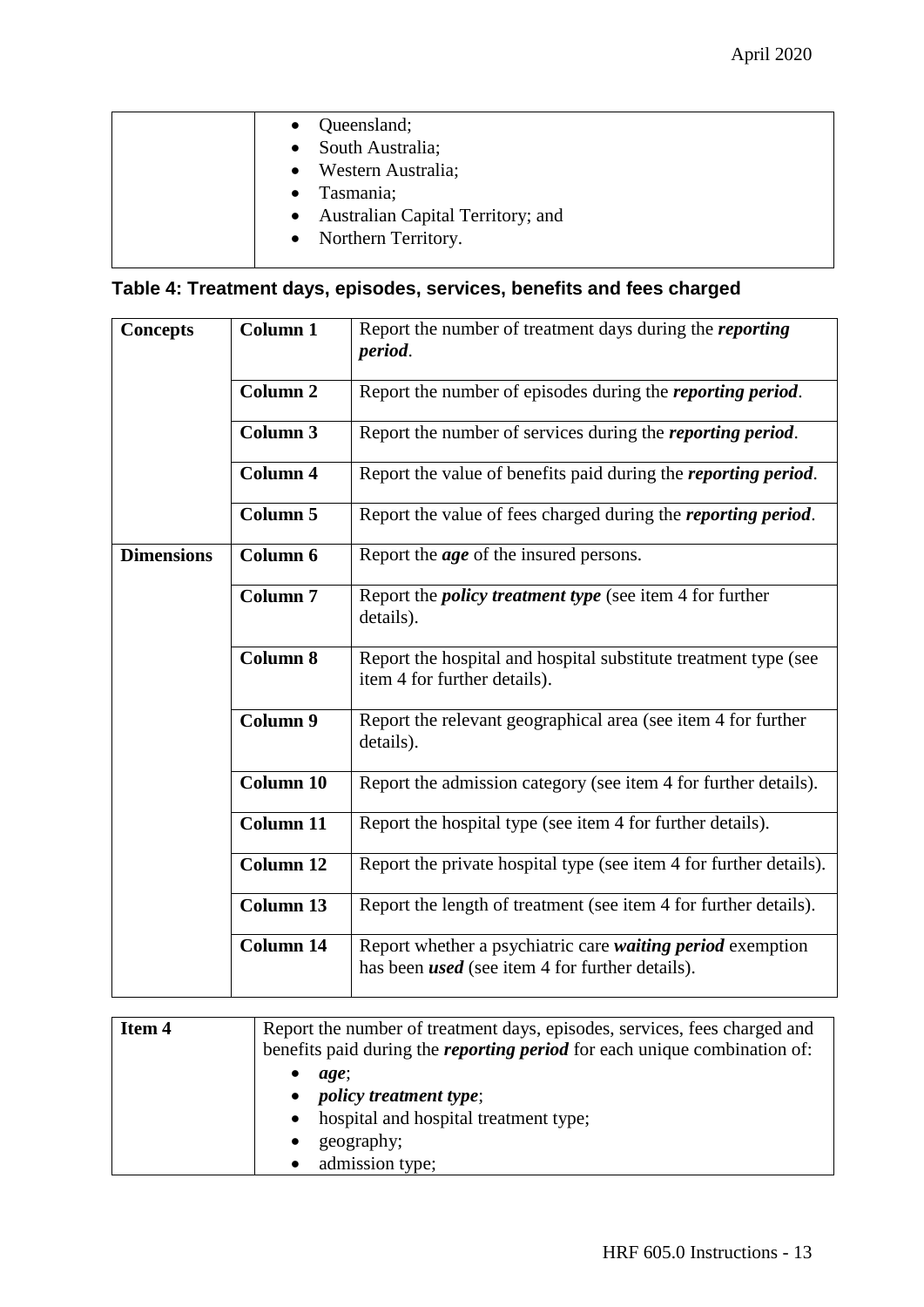| hospital type;<br>$\bullet$<br>private hospital type (if applicable);<br>$\bullet$<br>length of treatment; and<br>$\bullet$<br>• psychiatric care <i>waiting period</i> exemption.<br>The <i>policy treatment types</i> are:<br>• general treatment only;<br>• hospital and general treatment combined; and<br>• hospital treatment only. |
|-------------------------------------------------------------------------------------------------------------------------------------------------------------------------------------------------------------------------------------------------------------------------------------------------------------------------------------------|
| The hospital and hospital substitute treatment types are:<br>$medical$ services – other than psychiatric services;<br>medical services - psychiatric services;<br>$\bullet$<br>• <i>prosthetics</i> ;<br>• <i>hospital cover - travel and accommodation</i> ; and<br>other.                                                               |
| The geographical areas are:<br>New South Wales;<br>$\bullet$<br>• Victoria;<br>• Queensland;<br>• South Australia;<br>• Western Australia;<br>• Tasmania;<br>• Australian Capital Territory; and<br>• Northern Territory.                                                                                                                 |
| The admission categories are:<br>• first admission;<br>subsequent admission; and<br>no admission.                                                                                                                                                                                                                                         |
| The hospital types are:<br>public hospital;<br>• private hospital;<br>hospital substitute; and<br>not hospital.<br>$\bullet$                                                                                                                                                                                                              |
| The private hospital types are:<br>day;<br><i>not day</i> ; and<br>not applicable.                                                                                                                                                                                                                                                        |
| The length of treatment options are:<br>overnight;<br><i>day</i> ; and<br>not applicable.<br>The psychiatric care <i>waiting period</i> exemption options are:                                                                                                                                                                            |